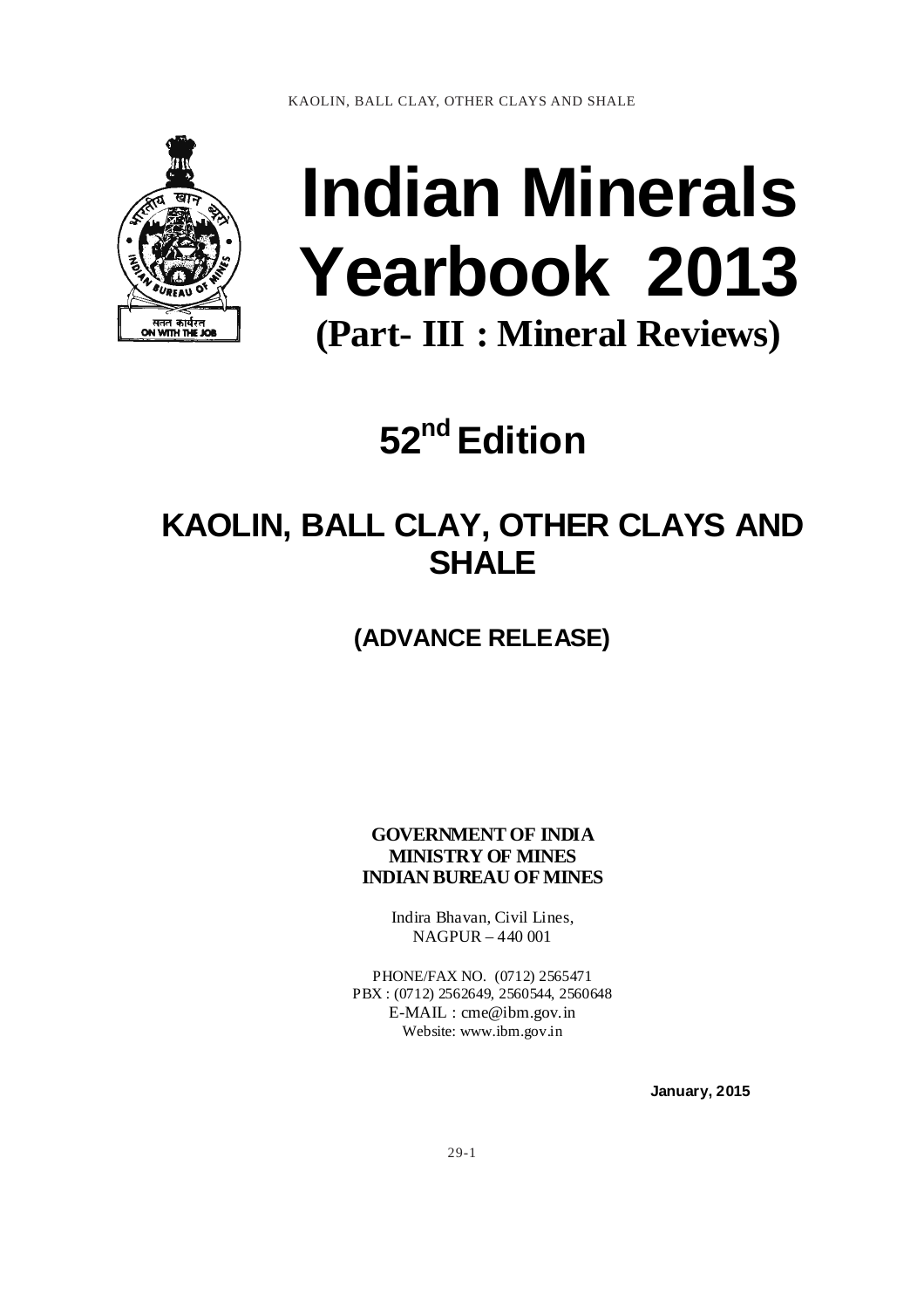## **1. Kaolin (China Clay)**

Kaolin, also known as china clay, is a natural clay<br>formed by chemical weathering of aluminium formed by chemical weathering of aluminium silicate minerals like felspars. It is relatively pure clay predominantly consisting of kaolinite  $(Al_2Si_2O_5(OH)_4)$ , associated with other clay minerals like dickite, halloysite, nacrite and anauxite. Kaolin is commercially valued for its whiteness and fine particle size which distinguish it from other clays, such as, ball clay and fireclay. Other physical characteristics that influence commercial utility include brightness, glossiness, abrasiveness and viscosity. It often contains small amounts of impurities in the form of rock fragments, hydrous oxides and colloidal materials. Kaolin is produced and consumed in the country in crude & processed forms. The major use of crude china clay in the country is in Cement Industry and of processed china clay is in Ceramic Industry. The clay formed in situ in India is often soft and easily extracted with no blasting required.

#### **RESOURCES**

China clay resources in the country as per UNFC system as on 1.4.2010 have been placed at 2,705.21 million tonnes. The reserves constitute only about 7% of the resources at 177.16 million tonnes. Out of the total reserves, 70% (about 124 million tonnes) reserves are under proved category whereas 30% (about 53 million tonnes) reserves fall under probable category.

The resources are spread over in a number of states of which Kerala holds about 25%, followed by West Bengal and Rajasthan (16% each) and Odisha and Karnataka (10% each).

Out of total resources, about 22% or 608 million tonnes fall under ceramic/pottery grade, 4% are classified under chemical, paper filler and cement grades and about 73% or 1,980 million tonnes resources fall under mixed grade, others, unclassified & not-known categories. The details of reserves/ resources are given in Table - 1.

#### **EXPLORATION & DEVELOPMENT**

DMG, Kerala carried out exploration for kaolin in the districts of Kannur and Kollam. The details of exploration carried out during 2012-13 are given in Table-2.

## **PRODUCTION, STOCKS & PRICES**

The production of kaolin at 3,679 thousand tonnes in 2012-13 increased by 20% as compared to previous year.

There were 131 reporting mines during 2012-13 as against 105 mines in the previous year. Besides, the production of kaolin was also reported as an associated mineral by seven mines in the year 2012-13 and four mines in the previous year. Ten principal producers accounted for about 70% of the total output of kaolin in 2012-13. The private sector mines reported 99.64% of the total production and the remaining 0.36% was reported by 5 public sector mines. The contribution of natural and processed kaolin in 2012-13 was 97.04% and 2.96%, respectively.

 During 2012-13, twenty two kaolin mines and seventeen associated mines each producing more than 15,000 tonnes annually accounted for 93.75% of the total production of kaolin (natural) while 6 kaolin mines and two associated mines each in the annual production range of 10,001 to15,000 tonnes accounted for 2.80 % and the remaining production of kaolin (natural) was shared by seventy five kaolin mines and four associated mines producing up to ten thousand tonnes annually.

Contribution of five kaolin mines along with one associated mines producing more than 5,000 tonnes of kaolin (processed) was about 73.4% and remaining 26.6% production of kaolin (processed) was shared by sixteen kaolin mines.

 Gujarat was the leading producing state of kaolin accounting for 54% of the total production in 2012-13 followed by Kerala (24%), Rajasthan (16%), West Bengal (3%) and Jharkhand (2%). The remaining 1% was shared by Andhra Pradesh, Karnataka and Madhya Pradesh.

Mine-head stocks of kaolin at the end of 2012-13 were 728 thousand tonnes as against 356 thousand tonnes in the beginning of the year.

 The average daily employment of labour during 2012-13 was 2437 as against 2148 in the preceding year.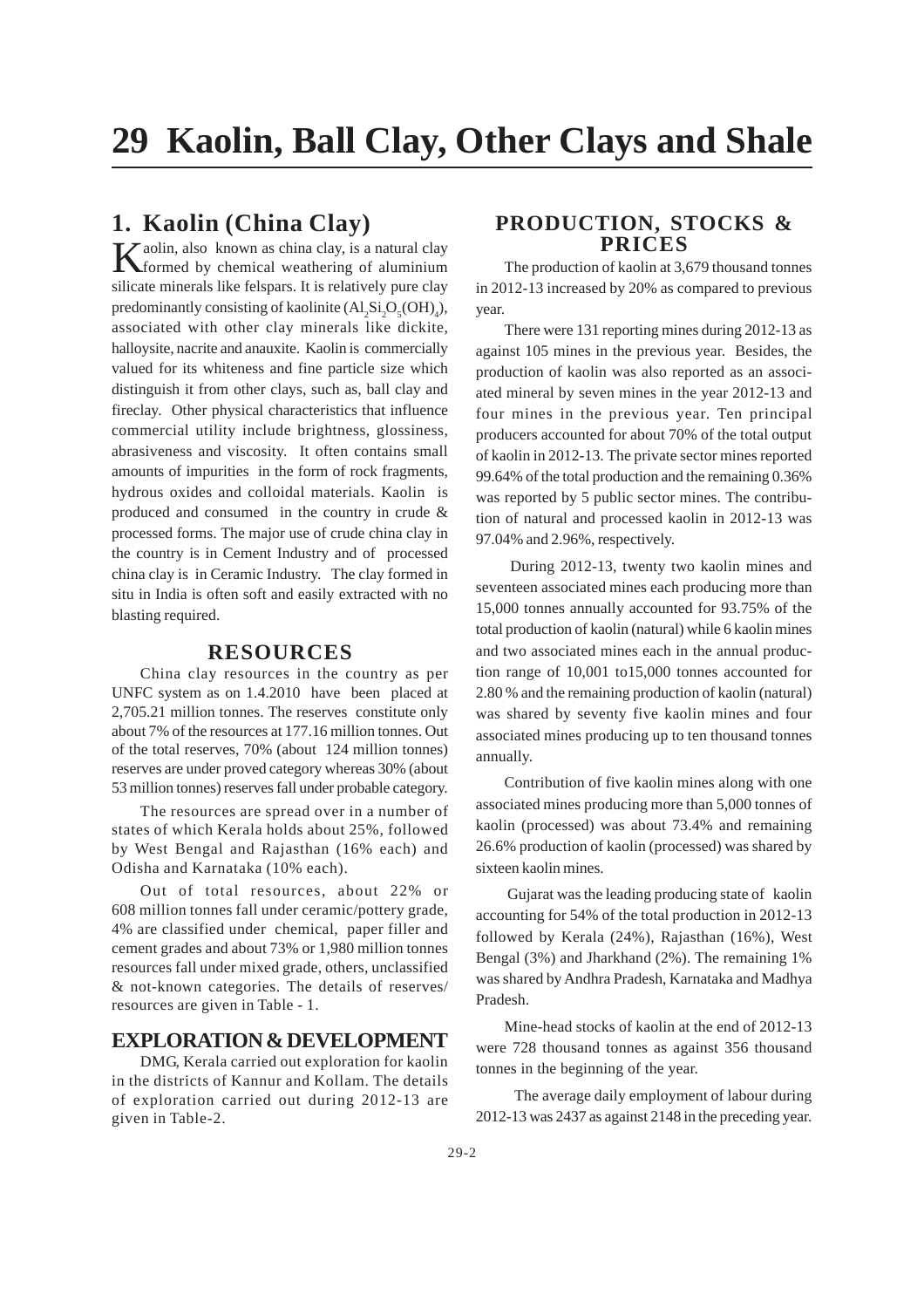#### **Table –1 : Reserves/Resources of China Clay as on 1.4.2010(By Grades/States)**

(In '000 tonnes)

|                               |                          |                          | Reserves                 |                          | Remaining resources |                          |                          |                          |                          |          | Total                    |         |           |
|-------------------------------|--------------------------|--------------------------|--------------------------|--------------------------|---------------------|--------------------------|--------------------------|--------------------------|--------------------------|----------|--------------------------|---------|-----------|
| Grade / State                 | Proved                   |                          | Probable                 | Total                    | Feasibility         | Pre-feasibility          |                          | Measured                 | Indicated                | Inferred | Reconnaissance           | Total   | resources |
|                               | STD111                   | STD121                   | STD122                   | (A)                      | STD211              | STD221                   | STD222                   | STD331                   | STD332                   | STD333   | STD334                   | (B)     | $(A+B)$   |
| All India: Total<br>By Grades | 124118                   | 11034                    | 42006                    | 177158                   | 24543               | 22980                    | 71270                    | 284781                   | 412852                   | 1651286  | 60338                    | 2528050 | 2705208   |
| Chemical                      | $\overline{\phantom{a}}$ | $\sim$                   |                          |                          |                     | 600                      |                          |                          |                          | 33945    | $\overline{a}$           | 34545   | 34545     |
| Ceramic/Pottery               | 48028                    | 2948                     | 19564                    | 70540                    | 5957                | 10837                    | 34695                    | 100846                   | 21283                    | 337834   | 25788                    | 537240  | 607780    |
| Mixed Grade                   | 7926                     | 525                      | 1330                     | 9781                     | 256                 | 1784                     | 2725                     | 884                      | 607                      | 199355   | 18373                    | 223984  | 233765    |
| Filler                        | 5793                     | 181                      | 2892                     | 8866                     | 2699                | 992                      | 3671                     | 11                       | 665                      | 30035    | 2804                     | 40877   | 49743     |
| Cement                        | 14275                    | 4324                     | 2981                     | 21580                    | 1211                | 321                      | 4637                     | 730                      | 1286                     | 2565     | 409                      | 11159   | 32739     |
| Others                        | 17796                    | 1563                     | 10234                    | 29593                    | 9464                | 6606                     | 13651                    | 180195                   | 2758                     | 41709    | 676                      | 255059  | 284652    |
| Unclassified                  | 22924                    | 506                      | 1801                     | 25231                    | 3888                | 1161                     | 3820                     | 850                      | 68338                    | 30644    | 1289                     | 109990  | 135221    |
| Not-known                     | 7376                     | 987                      | 3205                     | 11568                    | 1068                | 677                      | 8071                     | 1264                     | 317915                   | 975199   | 11000                    | 1315194 | 1326762   |
| <b>By States</b>              |                          |                          |                          |                          |                     |                          |                          |                          |                          |          |                          |         |           |
| Andhra Pradesh                | 2524                     | 339                      | 2205                     | 5068                     | 683                 | 1490                     | 1147                     | 126                      | 691                      | 61883    | 3088                     | 69108   | 74176     |
| Assam                         | $\overline{\phantom{a}}$ | $\overline{a}$           | $\overline{\phantom{a}}$ | $\sim$                   | $\sim$              | 131                      | $\sim$                   | 392                      | $\overline{\phantom{a}}$ | 3520     | $\sim$                   | 4043    | 4043      |
| Bihar                         |                          | $\overline{\phantom{a}}$ | $\overline{\phantom{a}}$ | $\overline{\phantom{a}}$ | $\sim$              | $\overline{\phantom{a}}$ | ÷,                       | 104                      | 39                       | 1296     | $\sim$                   | 1439    | 1439      |
| Chhattisgarh                  | 834                      | ÷                        | 344                      | 1178                     | 480                 | 765                      | 1076                     | $\sim$                   | $\sim$                   | 11512    | ÷.                       | 13833   | 15011     |
| Delhi                         | $\overline{\phantom{a}}$ | $\overline{\phantom{a}}$ | $\overline{\phantom{a}}$ | ٠                        | $\sim$              | $\overline{\phantom{a}}$ | $\sim$                   | 857                      | 630                      | 3802     | ٠                        | 5289    | 5289      |
| Goa                           |                          | ÷,                       | $\overline{\phantom{a}}$ | $\sim$                   | $\overline{a}$      | $\overline{\phantom{a}}$ | 16                       | $\sim$                   | $\sim$                   |          | ÷,                       | 16      | 16        |
| Gujarat                       | 34290                    | 240                      | 6232                     | 40762                    | 4654                | 856                      | 24135                    | $\sim$                   | 878                      | 40904    | ÷.                       | 71427   | 112189    |
| Haryana                       | $\overline{\phantom{a}}$ | $\sim$                   | $\sim$                   | $\overline{\phantom{a}}$ | 2367                | 789                      | 3377                     | 13                       | 34                       | 5485     | $\sim$                   | 12065   | 12065     |
| Jammu & Kashmir               | $\overline{\phantom{a}}$ | $\overline{\phantom{a}}$ | $\overline{\phantom{a}}$ | $\overline{\phantom{a}}$ | $\sim$              | $\overline{\phantom{a}}$ | $\sim$                   | $\sim$                   | $\sim$                   | 28122    | $\sim$                   | 28122   | 28122     |
| Jharkhand                     | 8554                     | 325                      | 8731                     | 17610                    | 209                 | 2031                     | 1565                     | 1936                     | 7363                     | 149957   | 18019                    | 181080  | 198690    |
| Karnataka                     | 943                      | 835                      | 280                      | 2058                     | 819                 | 738                      | 3390                     | 220360                   | 443                      | 24685    | 6030                     | 256465  | 258523    |
| Kerala                        | 3352                     | 792                      | ÷                        | 4144                     | 2447                | 463                      | 2985                     | 43930                    | 20439                    | 569226   | 20200                    | 659690  | 663834    |
| Madhya Pradesh                | $\overline{\phantom{a}}$ | ÷                        |                          | ٠                        | 942                 | $\sim$                   | 61                       | $\sim$                   | 415                      | 11741    | $\sim$                   | 13159   | 13159     |
| Maharashtra                   |                          |                          |                          | ٠                        | 418                 | 256                      | 856                      | 11                       | 184                      | 5523     | $\overline{\phantom{a}}$ | 7248    | 7248      |
| Manipur                       |                          | ٠                        |                          |                          |                     | $\sim$                   | $\sim$                   | 2520                     | $\overline{\phantom{a}}$ |          | $\sim$                   | 2520    | 2520      |
| Meghalaya                     |                          | $\overline{\phantom{a}}$ |                          |                          |                     | $\sim$                   | $\overline{a}$           | 1410                     | 6266                     | 76032    | 5167                     | 88875   | 88875     |
| Odisha                        | 2376                     | 715                      | 811                      | 3902                     |                     | 1252                     | 2476                     | 223                      | 35393                    | 236421   | 1259                     | 277024  | 280926    |
| Puduchery                     | $\sim$                   | ÷,                       | $\overline{\phantom{a}}$ |                          |                     | $\overline{\phantom{a}}$ | ÷,                       | $\sim$                   | $\overline{\phantom{a}}$ | 2940     | $\sim$                   | 2940    | 2940      |
| Rajasthan                     | 70012                    | 7603                     | 22497                    | 100112                   | 11524               | 14008                    | 29483                    | 1260                     | 4067                     | 271314   | 749                      | 332405  | 432517    |
| Tamil Nadu                    | $\overline{\phantom{a}}$ | $\overline{\phantom{a}}$ |                          |                          |                     | $\overline{\phantom{a}}$ | $\overline{\phantom{a}}$ | $\overline{\phantom{a}}$ | 327                      | 56570    | $\sim$                   | 56897   | 56897     |
| Uttar Pradesh                 | $\sim$                   | $\overline{a}$           | $\sim$                   |                          |                     | $\sim$                   | $\sim$                   | 11600                    | 3447                     | 10018    | $\sim$                   | 25065   | 25065     |
| West Bengal                   | 1232                     | 185                      | 906                      | 2323                     |                     | 202                      | 703                      | 38                       | 332236                   | 80335    | 5826                     | 419340  | 421663    |

*Figures rounded off.*

29-3

KAOLIN, BALL CLAY, OTHER CLAYS AND SHALE KAOLIN, BALL CLAY, OTHER CLAYS AND SHALE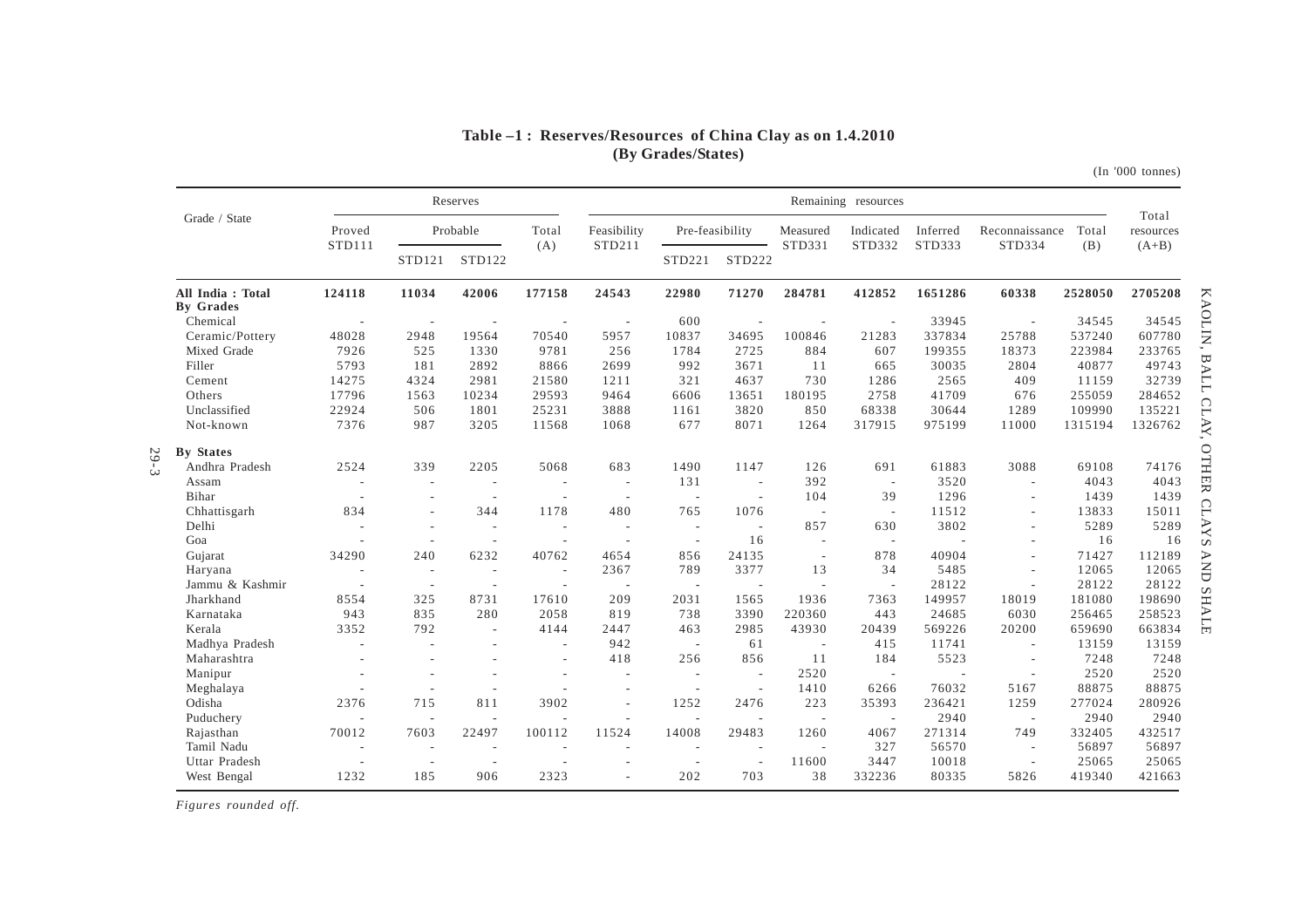| Agency/<br>State/        | Location                    |       | Mapping |                             | Drilling |                   |                                                                                                                                                                                                                                                                                                                                                                                                                                                                                                                                               |
|--------------------------|-----------------------------|-------|---------|-----------------------------|----------|-------------------|-----------------------------------------------------------------------------------------------------------------------------------------------------------------------------------------------------------------------------------------------------------------------------------------------------------------------------------------------------------------------------------------------------------------------------------------------------------------------------------------------------------------------------------------------|
| District                 | Area/<br>Block              | Scale | Area    | No. of<br>(sq km) boreholes | Meterage | Sampling<br>(No.) | Remarks<br>Reserves/Resources estimated                                                                                                                                                                                                                                                                                                                                                                                                                                                                                                       |
| China Clay<br><b>DMG</b> |                             |       |         |                             |          |                   |                                                                                                                                                                                                                                                                                                                                                                                                                                                                                                                                               |
| Kerala<br>Kannur         | Aravanchal<br>area          |       |         | 02                          | 41.5     |                   | Object of exploration was to<br>assess the resource for the<br>development of clay based<br>industries. The average<br>thickness of variegated clay was<br>found out to be about 9 m.<br>Resources were not estimated.                                                                                                                                                                                                                                                                                                                        |
| - do -                   | Thaliparambu                |       |         | 40                          | 791.5    |                   | The average thickness of<br>china clay/ variegated clay was<br>about 11 m and that of overlaid<br>laterite was about 7 m. The<br>estimation of resources will be<br>made after completion of<br>drilling & chemical analysis.                                                                                                                                                                                                                                                                                                                 |
| Kollam                   | Kundara<br>Kanjiracode area |       |         | 09                          | 407      |                   | Area is partly covered with<br>laterite which is underlain by<br>sedimentary formation of cross<br>bedded ferruginous sandstone<br>variegated clay to sandy clay,<br>pinkish clayey sand, pale white<br>clay, dull white clay, yellowish<br>white sandy clay, black<br>carbonaceous clay. The residual<br>clay vary in colour from dull<br>white to yellow. A tentative<br>resource of 0.97 million tonnes<br>of dull white to slightly greyish<br>sandy clay were estimated in<br>North-East & North-West areas<br>of Kanjiracode clay mine. |
| - do -                   | Pattamukku<br>area          |       |         | 0 <sub>1</sub>              | 17       |                   | The average thickness of sandy<br>clay/variegated clay is about<br>8 m. Atentative resource of<br>0.25 million tonnes of sandy<br>clay were estimated.                                                                                                                                                                                                                                                                                                                                                                                        |

## **Table – 2 : Details of Exploration Activities for Kaolin and other Clays, 2012-13**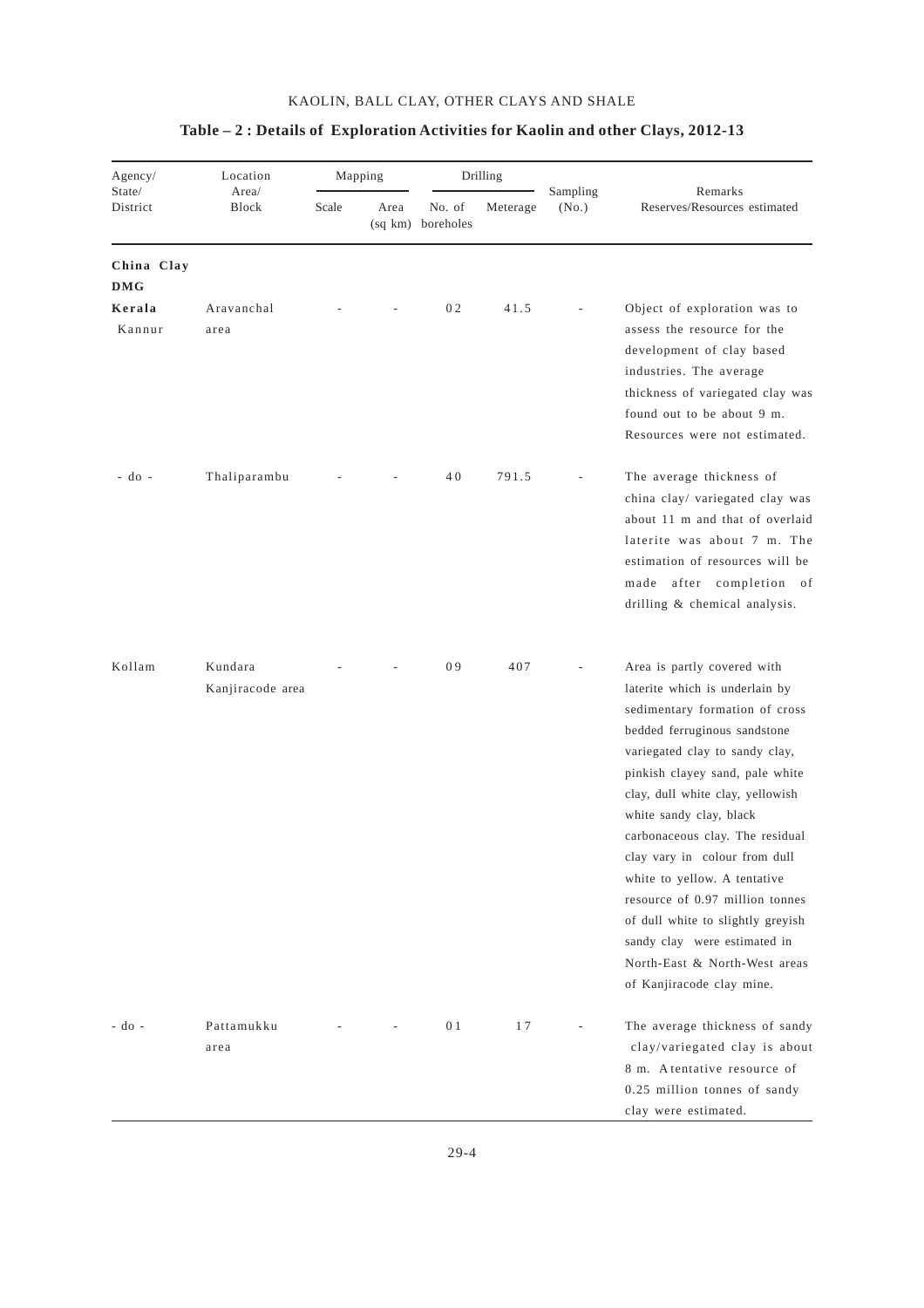#### **Table – 3 : Principal Producers of Kaolin, 2012-13** (Table - 3 Concld.)

|                                                                                                                                         |                    | Location of mine        |                                                                                                         |         | Location of mine        |  |
|-----------------------------------------------------------------------------------------------------------------------------------------|--------------------|-------------------------|---------------------------------------------------------------------------------------------------------|---------|-------------------------|--|
| Name & address of producer                                                                                                              | State              | District                | Name & address of producer                                                                              |         |                         |  |
| Vinodbhai P. Solanki,<br>Sevansheri, Baladiya,                                                                                          | Gujarat            | Kachchh                 |                                                                                                         | State   | District                |  |
| Bhuj-370 427, Distt. Kachchh<br>Gujarat.                                                                                                |                    |                         | Shree Ram Minechem International, Gujarat                                                               |         | Kachchh                 |  |
| EICL Limited.<br>TC -79/4, Veli,<br>Thiruvananthapuram-695 021,<br>Kerala.                                                              | Kerala             | Thiruvanantha-<br>puram | G.I.D.C Area, Madhapar,<br>Bhuj- 370 020,<br>Distt. Kachchh,<br>Gujarat.                                |         |                         |  |
| H.D. Enterprises Pvt. Ltd,<br>101, H.D. House,<br>Pooja Complex 'A',<br>Station Road,<br>Bhuj - 370 001,<br>Distt. Kachchh.<br>Gujarat. | Kachchh<br>Gujarat |                         | J.K. White Cement Works,<br>PO- Gotan-342 902<br>Distt. Nagaur,<br>Rajasthan.                           |         | Rajasthan Chittorgarh   |  |
| Satish Valji Chhanga,<br>Survey No.483, Paiki,<br>Village-Mamuara,<br>Bhuj - 370 020<br>Distt. Kachchh, Gujarat.                        | Gujarat            | Kachchh                 | Laherchand Gangaram Thakkar,<br>$D.B.Z.S.-157$<br>Zanda Chowk,<br>Gandhidham-370 201,                   | Gujarat | Kachchh                 |  |
| Manoj P. Solanki,<br>Near Thakar Mandir, Junavas,<br>Madhapar, Bhuj - 370 020,<br>Distt. Kachchh, Gujarat.                              | Kachchh<br>Gujarat |                         | Distt. Kachchh,<br>Gujarat.                                                                             |         |                         |  |
| Mohd. Sher Khan,<br>Khwaja Bagh,<br>P.O - Sawa,<br>Distt. Chittorgarh-312 613,<br>Rajasthan.                                            | Rajasthan          | Chittorgarh             | Sreekumar S,<br>Koustuba, T.C. 2/1913,<br>Veerabhadra Garden,<br>Thiruvananthapuram-695 004,<br>Kerala. | Kerala  | Thiruvanan-<br>thapuram |  |
|                                                                                                                                         |                    | (Contd.)                |                                                                                                         |         |                         |  |

## **Table – 4 : Production of Kaolin (Total) 2010-11 to 2012-13 (By States)**

|                |          |             |          |             | (Qty in tonnes; Value in ₹'000) |        |  |
|----------------|----------|-------------|----------|-------------|---------------------------------|--------|--|
|                |          | $2010 - 11$ |          | $2011 - 12$ | $2012 - 13$ (P)                 |        |  |
| State          | Quantity | Value       | Quantity | Value       | Quantity                        | Value  |  |
| India          | 2727946  | 737101      | 3076795  | 652368      | 3678930                         | 991168 |  |
| Andhra Pradesh | 10431    | 1440        | 75115    | 11775       | 50236                           | 8370   |  |
| Gujarat        | 1251890  | 204177      | 1517504  | 278365      | 1989949                         | 363655 |  |
| Jharkhand      | 93001    | 84327       | 122412   | 61210       | 66235                           | 31369  |  |
| Karnataka      | 9785     | 8796        | 3214     | 8678        | 2836                            | 7657   |  |
| Kerala         | 704360   | 228105      | 747307   | 149883      | 870713                          | 190288 |  |
| Madhya Pradesh | 6106     | 484         | 6950     | 621         | 11200                           | 672    |  |
| Odisha         | 2601     | 2692        | ٠        |             |                                 |        |  |
| Rajasthan      | 559927   | 169143      | 512145   | 104587      | 592154                          | 335982 |  |
| West Bengal    | 89845    | 37937       | 92148    | 37249       | 95607                           | 53175  |  |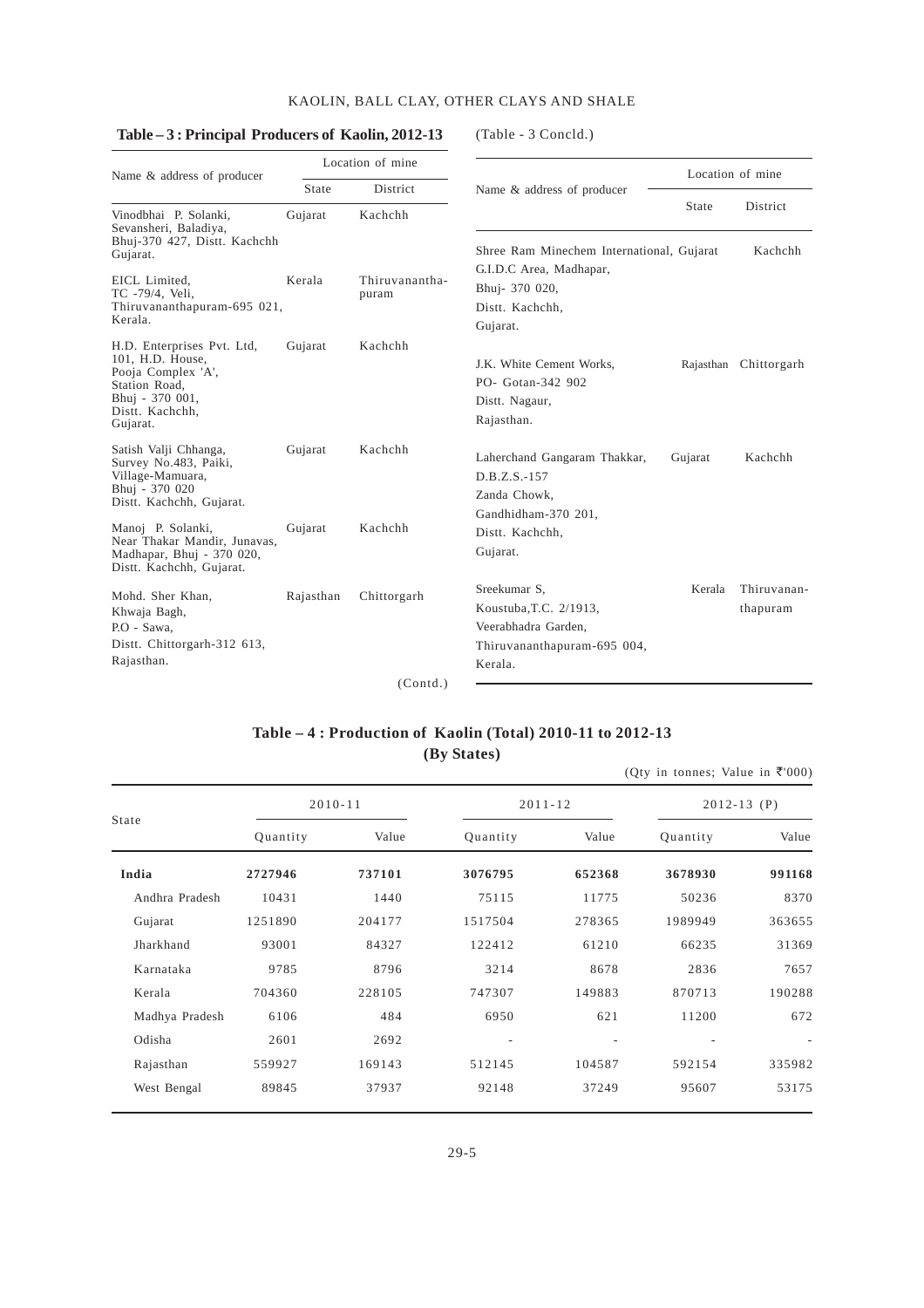|                       |                |         | $2011 - 12$ |       |           |         |        |                          |         | $2012 - 13(P)$ |           |                          |         |                  |
|-----------------------|----------------|---------|-------------|-------|-----------|---------|--------|--------------------------|---------|----------------|-----------|--------------------------|---------|------------------|
| State/District        | No. of         | Natural |             |       | Processed | Total   |        | No. of                   |         | Natural        | Processed |                          | Total   |                  |
|                       | mines          | Qty     | Value       | Qty   | Value     | Qty     | Value  | mines                    | Qty     | Value          | Qty       | Value                    | Qty     | Value            |
| India                 | 105(4)         | 3000661 | 518389      | 76134 | 133979    | 3076795 | 652368 | 131(7)                   | 3569979 | 684413         | 108951    | 306755                   | 3678930 | 991168           |
| Public sector         | 5              | 16664   | 2500        | 10331 | 33168     | 26995   | 35668  | 5                        | 4594    | 689            | 8739      | 37923                    | 13333   | 38612            |
| Private sector        | 100(4)         | 2983997 | 515889      | 65803 | 100811    | 3049800 | 616700 | 126(7)                   | 3565385 | 683724         | 100212    | 268832                   | 3665597 | 952556           |
| <b>Andhra Pradesh</b> | 11             | 75115   | 11775       |       | ÷,        | 75115   | 11775  | 8                        | 50236   | 8370           |           | $\blacksquare$           | 50236   | 8370             |
| Adilabad              | 1#             |         |             |       |           |         |        | $\overline{\phantom{a}}$ |         |                |           |                          |         |                  |
| Cuddapah              | $\overline{2}$ | 63709   | 9556        |       |           | 63709   | 9556   | $\overline{2}$           | 44520   | 7227           |           |                          | 44520   | 7227             |
| East Godavari         | 6              | 11116   | 2163        |       | $\sim$    | 11116   | 2163   | 5                        | 5716    | 1143           |           | ٠                        | 5716    | 1143             |
| West Godavari         | $\overline{2}$ | 290     | 56          |       | ٠         | 290     | 56     | 1#                       |         |                |           |                          |         |                  |
| Chhattisgarh          | 1#             |         |             |       |           |         |        |                          |         |                |           |                          |         |                  |
| Rajnandgaon           | 1#             |         |             |       |           |         |        |                          |         |                |           |                          |         |                  |
| Gujarat               | 35(1)          | 1482871 | 231866      | 34633 | 46499     | 1517504 | 278365 | 50(2)                    | 1956020 | 317414         | 33929     | 46241                    | 1989949 | 363655           |
| Kachchh               | 24(1)          | 1427378 | 221284      |       |           | 1427378 | 221284 | 37(2)                    | 1870791 | 299221         |           |                          | 1870791 | 299221           |
| Mahesana              | $\overline{4}$ | 36570   | 6948        | 16413 | 23326     | 52983   | 30274  | $\overline{4}$           | 42763   | 8773           | 15208     | 22171                    | 57971   | 30944            |
| Patan                 | 2#             |         |             |       |           |         |        | $\overline{4}$           | 25199   | 5830           |           | $\overline{\phantom{a}}$ | 25199   | 5830             |
| Sabarkantha           | 5              | 18923   | 3634        | 18220 | 23173     | 37143   | 26807  | 5                        | 17267   | 3590           | 18721     | 24070                    | 35988   | 27660            |
| <b>Jharkhand</b>      | 9(1)           | 96869   | 11456       | 25543 | 49754     | 122412  | 61210  | 6(1)                     | 53121   | 5154           | 13114     | 26215                    | 66235   | 31369            |
| Sahebganj             | 3(1)           | 91269   | 5016        | 18073 | 37682     | 109342  | 42698  | 3(1)                     | 52621   | 4579           | 12879     | 25648                    | 65500   | 30227            |
| Singhbhum (West)      | 6              | 5600    | 6440        | 7470  | 12072     | 13070   | 18512  | 3                        | 500     | 575            | 235       | 567                      | 735     | 1142<br>(Contd.) |

## **Table – 5 : Production of Kaolin, 2011-12 and 2012-13 (P)(By Sectors/States/Districts/Grades)**

29-6

KAOLIN, BALL CLAY, OTHER CLAYS AND SHALE KAOLIN, BALL CLAY, OTHER CLAYS AND SHALE

(Qty. in tonnes; value in  $\overline{\tau}$ '000)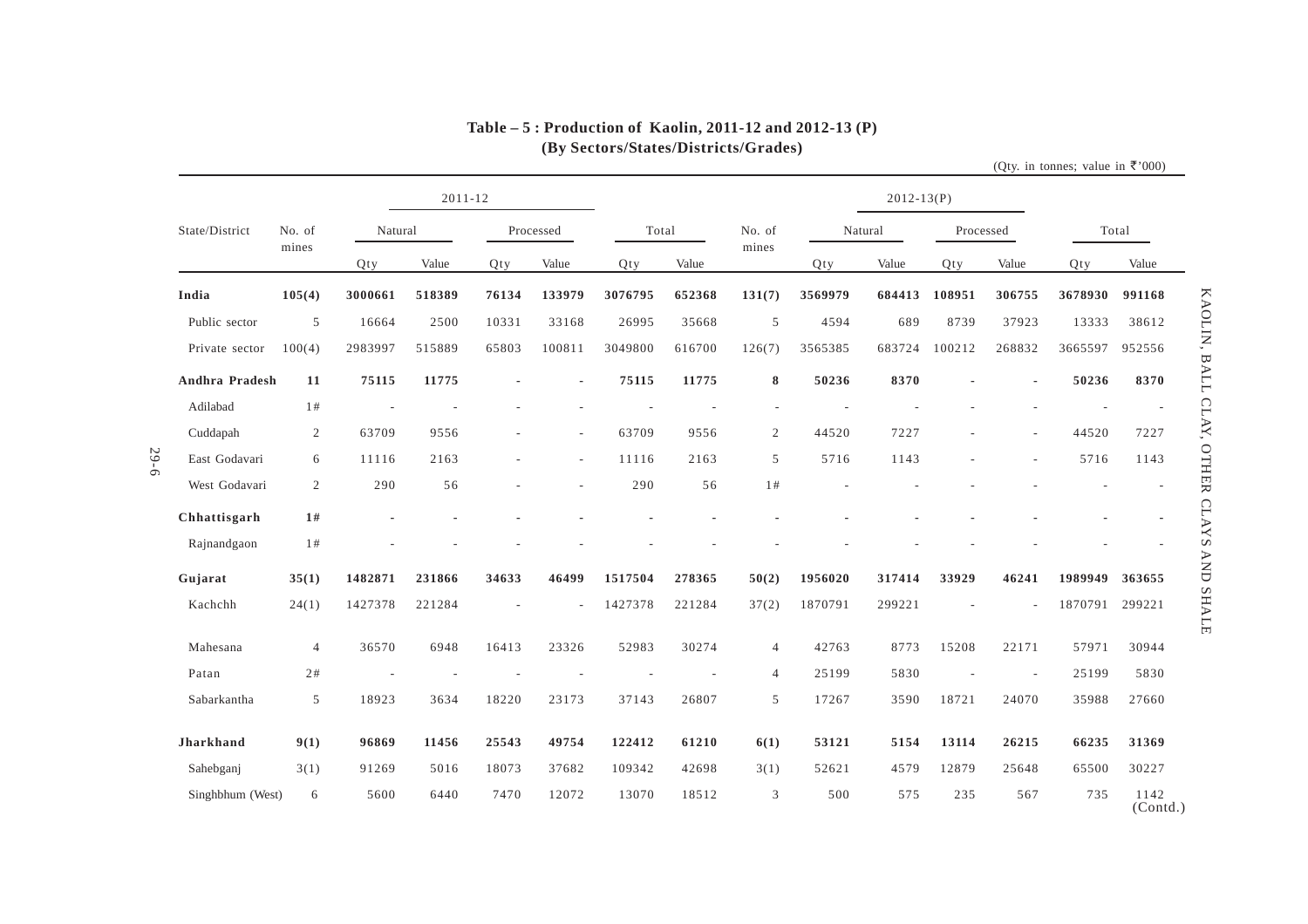|  |  |  | Table $-5$ : (Concld.) |
|--|--|--|------------------------|
|--|--|--|------------------------|

29-7

|                         |                          |                          | $2011 - 12$              |                          |                          |                |                          |                         |                          | $2012 - 13(P)$           |              |                          |                          |                |
|-------------------------|--------------------------|--------------------------|--------------------------|--------------------------|--------------------------|----------------|--------------------------|-------------------------|--------------------------|--------------------------|--------------|--------------------------|--------------------------|----------------|
| State/District          | No. of                   |                          | Natural                  |                          | Processed                |                | Total                    | No. of                  |                          | Natural                  |              | Processed                |                          | Total          |
|                         | mines                    | Qty                      | Value                    | Qty                      | Value                    | Qty            | Value                    | mines                   | Qty                      | Value                    | Qty          | Value                    | Qty                      | Value          |
| Karnataka               | $\mathbf{1}$             |                          | $\overline{a}$           | 3214                     | 8678                     | 3214           | 8678                     | $\mathbf{1}$            |                          | $\blacksquare$           | 2836         | 7657                     | 2836                     | 7657           |
| Hassan<br>Kerala        | -1<br>17                 | 740190                   | 125393                   | 3214<br>7117             | 8678<br>24490            | 3214<br>747307 | 8678<br>149883           | $\overline{1}$<br>20(1) | 864810                   | 160023                   | 2836<br>5903 | 7657<br>30265            | 2836<br>870713           | 7657<br>190288 |
| Kannur                  | 2                        | $\overline{\phantom{a}}$ | $\overline{\phantom{a}}$ | 5887                     | 19737                    | 5887           | 19737                    | $\mathfrak{2}$          |                          | $\overline{\phantom{a}}$ | 4400         | 23965                    | 4400                     | 23965          |
| Kasaragode              | $\overline{1}$           |                          | $\overline{a}$           | 1230                     | 4753                     | 1230           | 4753                     | $\mathbf{1}$            |                          | $\overline{\phantom{a}}$ | 1503         | 6300                     | 1503                     | 6300           |
| Kollam                  | $\overline{1}$           | 16664                    | 2500                     |                          | $\overline{\phantom{a}}$ | 16664          | 2500                     | $\overline{1}$          | 4596                     | 689                      |              | ٠                        | 4596                     | 689            |
| Thiruvanantha-<br>puram | 13                       | 723526                   | 122893                   |                          | $\overline{\phantom{a}}$ | 723526         | 122893                   | 16(1)                   | 860216                   | 159334                   |              | $\overline{a}$           | 860216                   | 159334         |
| Madhya Pradesh          | $\overline{2}$           | 6950                     | 621                      |                          | ÷,                       | 6950           | 621                      | $\overline{2}$          | 11200                    | 672                      |              | ÷                        | 11200                    | 672            |
| Katni                   | $\mathfrak{2}$           | 6950                     | 621                      |                          | $\overline{a}$           | 6950           | 621                      | $\overline{c}$          | 11200                    | 672                      |              | $\overline{a}$           | 11200                    | 672            |
| Satna                   |                          |                          | $\overline{a}$           |                          |                          |                |                          | 1#                      |                          |                          |              |                          |                          |                |
| Rajasthan               | 18(2)                    | 512145                   | 104587                   |                          | $\blacksquare$           | 512145         | 104587                   | 31(3)                   | 544586                   | 148892                   | 47568        | 187090                   | 592154                   | 335982         |
| Bhilwara                | 6                        | 179970                   | 39037                    |                          | $\sim$                   | 179970         | 39037                    | 7(1)                    | 158408                   | 36102                    |              | $\overline{\phantom{a}}$ | 158408                   | 36102          |
| Bikaner                 | (1)                      | 11655                    | 2564                     |                          | ٠                        | 11655          | 2564                     | (1)                     | 39569                    | 13092                    |              | ٠                        | 39569                    | 13092          |
| Bundi                   | $\overline{1}$           | 1514                     | 176                      |                          | $\sim$                   | 1514           | 176                      | -1                      | 3515                     | 541                      |              | ٠                        | 3515                     | 541            |
| Chittorgarh             | $7\phantom{.0}$          | 251095                   | 47052                    |                          | $\overline{\phantom{0}}$ | 251095         | 47052                    | 9                       | 283385                   | 83622                    |              | $\overline{a}$           | 283385                   | 83622          |
| Jaipur                  | -1                       | 63951                    | 15348                    |                          | L,                       | 63951          | 15348                    | $\mathbf{1}$            | $\overline{\phantom{a}}$ |                          | 47568        | 187090                   | 47568                    | 187090         |
| Karauli                 |                          | $\overline{\phantom{a}}$ | $\overline{a}$           |                          |                          |                | $\overline{\phantom{a}}$ | $\overline{1}$          | 2847                     | 475                      |              | $\overline{\phantom{a}}$ | 2847                     | 475            |
| Nagaur                  | 1(1)                     | 3960                     | 410                      |                          |                          | 3960           | 410                      | 9(1)                    | 47115                    | 12336                    |              | ٠                        | 47115                    | 12336          |
| Pali                    | $\overline{\phantom{a}}$ |                          | $\overline{\phantom{a}}$ |                          |                          |                | ٠                        | $\overline{2}$          | 8337                     | 2438                     |              | $\overline{\phantom{a}}$ | 8337                     | 2438           |
| Sikar                   | 1#                       |                          |                          |                          |                          |                |                          |                         | $\overline{\phantom{a}}$ |                          |              |                          | $\overline{\phantom{a}}$ |                |
| Udaipur                 | 1#                       |                          |                          |                          |                          |                |                          | $\mathbf{1}$            | 1410                     | 286                      |              | ٠                        | 1410                     | 286            |
| West Bengal             | 11                       | 86521                    | 32691                    | 5627                     | 4558                     | 92148          | 37249                    | 13                      | 90006                    | 43888                    | 5601         | 9287                     | 95607                    | 53175          |
| Bankura                 | 2                        | 5315                     | 625                      | $\overline{\phantom{a}}$ | $\overline{\phantom{a}}$ | 5315           | 625                      | 3                       | 5465                     | 941                      | $\sim$       | $\sim$                   | 5465                     | 941            |
| Birbhum                 | 9                        | 81206                    | 32066                    | 5627                     | 4558                     | 86833          | 36624                    | 10                      | 84541                    | 42947                    | 5601         | 9287                     | 90142                    | 52234          |

*Figures in parentheses indicate the number of associated mines. # Mines reporting dolomite.*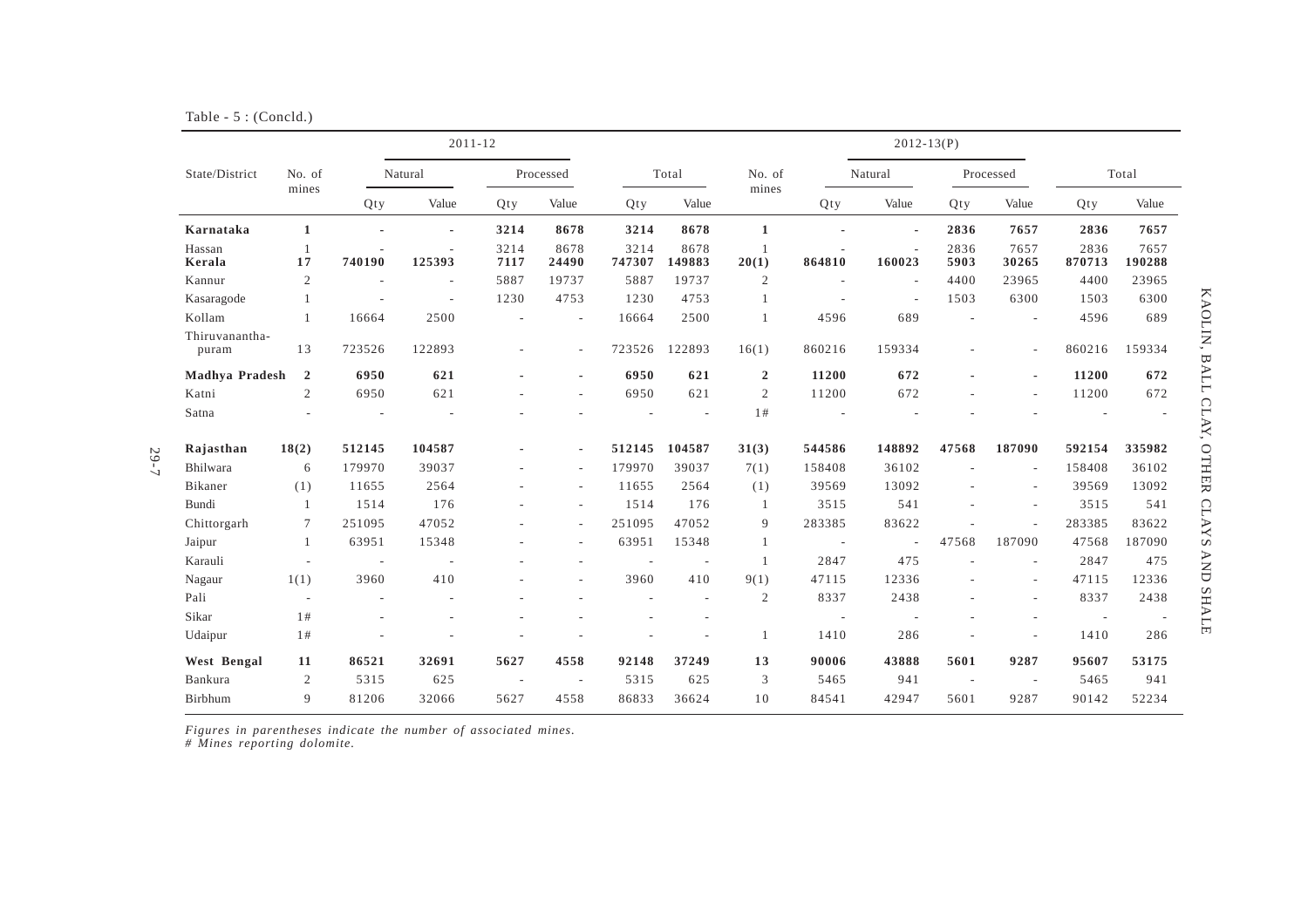|                  |                 |                |             |                             |                                   |             |                          | (Qty in tonnes) |  |
|------------------|-----------------|----------------|-------------|-----------------------------|-----------------------------------|-------------|--------------------------|-----------------|--|
| Production Group | No. of<br>mines |                |             | Production for<br>the Group | Percentage in total<br>production |             | Cumulative<br>percentage |                 |  |
|                  | $2011 - 12$     | $2012 - 13$    | $2011 - 12$ | $2012 - 13$                 | $2011 - 12$                       | $2012 - 13$ | $2011 - 12$              | $2012 - 13$     |  |
| All Groups       | 90(3)           | 120(6)         | 3000661     | 3569979                     | 100.00                            | 100.00      |                          |                 |  |
| Up to $500$      | 20(2)           | 38(2)          | 1540        | 3341                        | 0.05                              | 0.09        | 0.05                     | 0.09            |  |
| 501-1000         | 3               | 3(1)           | 2880        | 3630                        | 0.10                              | 0.10        | 0.15                     | 0.19            |  |
| 1001-2000        | 9               | 14(1)          | 14338       | 23065                       | 0.48                              | 0.65        | 0.63                     | 0.84            |  |
| 2001-3000        | 3               | 5              | 7077        | 13414                       | 0.24                              | 0.38        | 0.87                     | 1.22            |  |
| 3001-4000        | 7               | $\overline{4}$ | 24750       | 13376                       | 0.82                              | 0.37        | 1.69                     | 1.59            |  |
| 4001-5000        | 3               | 4              | 12955       | 17820                       | 0.43                              | 0.50        | 2.12                     | 2.09            |  |
| 5001-10000       | 6               | 7              | 42285       | 48393                       | 1.41                              | 1.36        | 3.53                     | 3.45            |  |
| 10001-15000      | 4(1)            | 8              | 60354       | 100121                      | 2.01                              | 2.80        | 5.54                     | 6.25            |  |
| 15001<br>& Above | 35              | 37(2)          | 2834482     | 3346819                     | 94.46                             | 93.75       | 100.0                    | 100.0           |  |

## **Table – 6: Production of Kaolin (Natural), 2011-12 and 2012-13 (P) (By Frequency Groups)**

*Figures in parentheses indicate the number of associated mines.*

## **Table – 7: Production of Kaolin (Processed), 2011-12 and 2012-13(P) (By Frequency Groups)**

|                  |                |                |             |                             |                                   |             |                          | (Qty in tonnes) |  |
|------------------|----------------|----------------|-------------|-----------------------------|-----------------------------------|-------------|--------------------------|-----------------|--|
| Production Group | mines          | No. of         |             | Production for<br>the Group | Percentage in total<br>production |             | Cumulative<br>percentage |                 |  |
|                  | $2011 - 12$    | $2012 - 13$    | $2011 - 12$ | $2012 - 13$                 | $2011 - 12$                       | $2012 - 13$ | $2011 - 12$              | $2012 - 13$     |  |
| All Groups'      | 24(1)          | 22(1)          | 76134       | 108951                      | 100.00                            | 100.00      |                          |                 |  |
| Up to $500$      | 3              | $\overline{4}$ | 618         | 647                         | 0.81                              | 0.59        | 0.81                     | 0.59            |  |
| 501-1000         | $\overline{4}$ | ٠              | 2535        |                             | 3.33                              |             | 4.14                     | 0.59            |  |
| 1001-2000        | 3              | 5              | 4912        | 6098                        | 6.45                              | 5.60        | 10.59                    | 6.19            |  |
| 2001-3000        | $\overline{4}$ | 5              | 5627        | 13841                       | 7.39                              | 12.70       | 17.98                    | 18.89           |  |
| 3001-4000        | $\mathfrak{2}$ | $\overline{2}$ | 6752        | 3805                        | 8.87                              | 3.49        | 26.85                    | 22.38           |  |
| 4001-5000        | $\overline{2}$ | $\mathbf{1}$   | 8170        | 4580                        | 10.73                             | 4.20        | 37.58                    | 26.58           |  |
| 5001-10000       | 6(1)           | 4              | 47520       | 22160                       | 62.42                             | 20.34       | 100                      | 46.92           |  |
| 10001 & Above    | $\overline{a}$ | 1(1)           | ٠           | 57820                       | $\overline{\phantom{a}}$          | 53.08       | $\overline{\phantom{a}}$ | 100.00          |  |

*( ) : Figures in parentheses indicates no. of associated mines*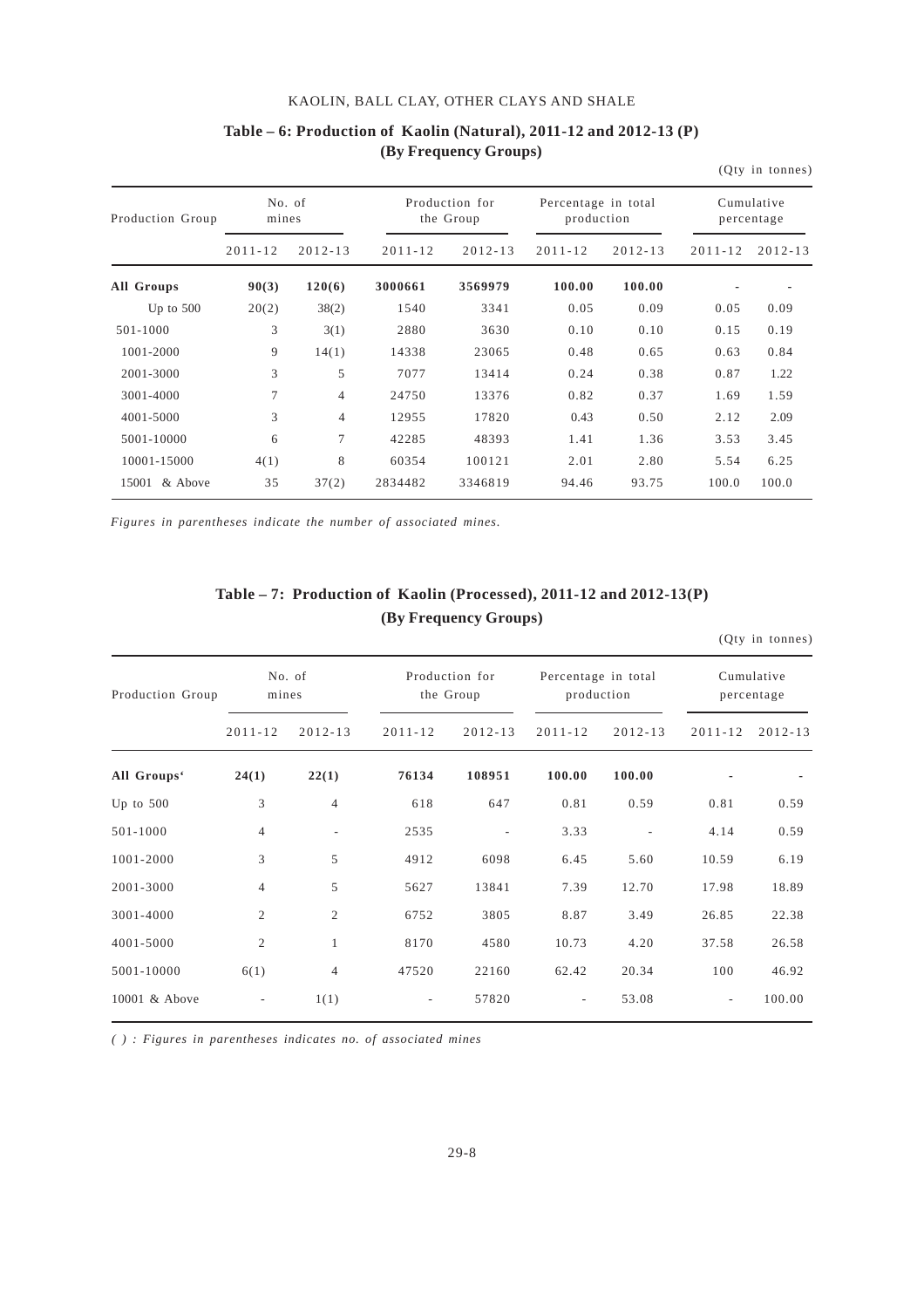|                |                              | (In tonnes)            |  |
|----------------|------------------------------|------------------------|--|
| State          | At the beginning of the year | At the end of the year |  |
| India          | 498805                       | 728007                 |  |
| Andhra Pradesh | 13112                        | 14942                  |  |
| Gujarat        | 158593                       | 203124                 |  |
| Jharkhand      | 14868                        | 18762                  |  |
| Karnataka      | 11487                        | 13175                  |  |
| Kerala         | 29003                        | 36573                  |  |
| Madhya Pradesh | 8190                         | 6675                   |  |
| Odisha         | 3897                         | 614                    |  |
| Rajasthan      | 227763                       | 409892                 |  |
| West Bengal    | 31892                        | 24250                  |  |

#### **Table – 8 : Mine-head Stocks of Kaolin (Total), 2012-13 (P) (By States)**

## **MINING, PROCESSING & MARKETING**

China clay deposits worked in India are mostly of pocket-type. Opencast manual mining is followed in most kaolin mines. The most common practice is to dig trial pits for locating clay pockets or beds which are gradually enlarged into pits of various dimensions. China clay is often soft and easily extracted with no blasting required. Clay and overburden are quarried in benches. In few mines, bulldozers and excavators are used to remove the overburden which is then transported through trucks/tractors/trailers.

Crude china clay is normally processed outside the leasehold area. Almost, all the china clay user industries except cement, insecticide and refractory units consume processed china clay. The natural china clay is processed in the country mostly by conventional method of levigation/washing. In addition, hi-tech processes, such as, Mozeley hydrocyclone separator, high-intensity magnetic separator, bleaching (chemical decolourisation), spray drying and calcination are in practice. There is a need to use more sophisticated processing techniques like ultra froth-flotation, cryofilter, etc.

The recovery percentage of processed china clay from raw china clay ranges from as low as 14% to as high as 56%, depending upon the quality of china clay available in different states. Large number of levigation plants are installed in the country mostly in Kerala, Gujarat, Jharkhand, West Bengal and Rajasthan. Kerala has become a hub for India's processed kaolin production. The important plants in the country are English Indian Clays Ltd (EICL) (240,000 tpy capacity), Veli, Thiruvananthapuram, Kerala; Kerala Clays and Ceramic Products Ltd, (10,000 tpy capacity) Payangadi,

Kannur district, Kerala; 20 Microns Ltd, Mamuara, Bhuj district Kachchh, Gujarat (80,500 tpy capacity; a new plant of 33,600 tpy is also installed); Amrapali China Clay Washing Plant, Nadapa, Bhuj, district Kachchh, Gujarat; Mokdumnagar China Clay Processing Plant of West Bengal Projects Ltd, Mohammad Bazar, Birbhum district, West Bengal and Hindalco's Beneficiation Plant at Bagru Plateau in Lohardaga district, Jharkhand. EICL has capacity to produce 240,000 tpy paper coating and filler grades of processed china clay (hydrous), besides 60,000 tpy of calcined clays. Popular Minerals are reported to be developing its mine and plant in Chittorgarh, Rajasthan. Ashapura is also establishing new production unit in Thiruvananthapuram, Kerala with a 180,000 tpa kaolin capacity of various grades - air floated, lumps, hydrous and hydrous calcined kaolin reserves with 96% kaolinite content. Ashapura International is planning to set up a kaolin powder making plant at Bhuj in Gujarat. The investment & capacity is not disclosed by the company. The new facility will be company's second facility after the one operational in Kerala, and make Ashapura one of the largest producer of kaolin in Asia. Ashapura has already acquired new mines reserves of about 2.5 to 3.0 million tonnes in Kerala to meet high demand for kaolin.

Processed kaolin is presently marketed under various trade names mostly in levigated and spray dried forms. A small quantity of crude kaolin is also marketed. The various trade names under which the levigated kaolin is marketed are Highest brightness calcined clays for coated paper, excellent partial replacement for TiO<sub>2</sub>. Zetabalanced kaolin, highest brigntness calcined clays for architectural decorative and industrial coatings/inks. High brightness finer hydrous clays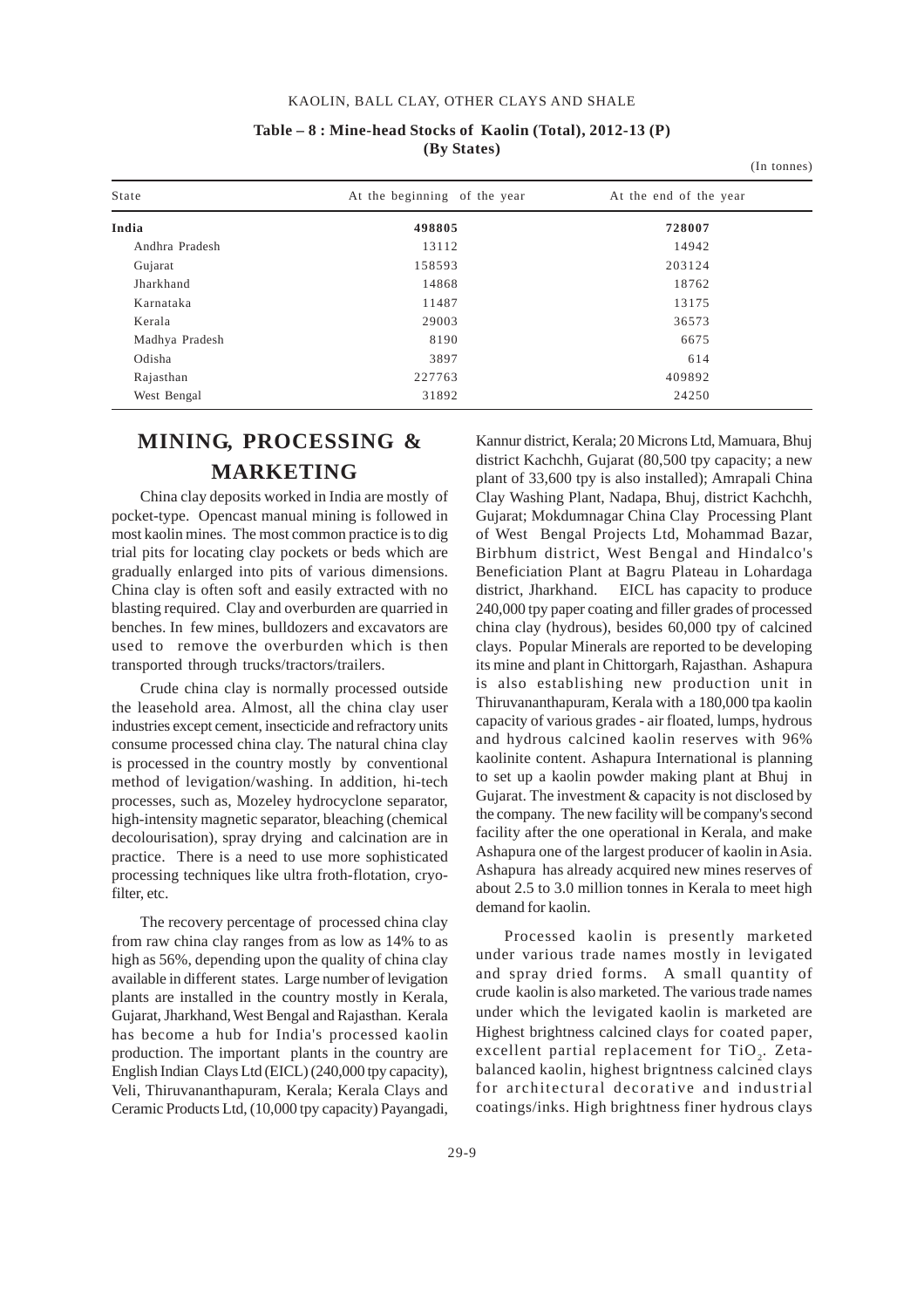for all kinds of acqueous paints, excellent functional clays for all paints formulations. Calcined lumps for refractory grade materials noncalcined lumps for refractories. Highly reactive pozzolan, Meta kaolin for RMC and cement application; kaolin for Agrochemicals, Rubber & Plastics, soaps & detergents, Fibre glass & ceramics. Improved processing techniques could further the prospects of Indian kaolin in the international markets. Uma group of kaolin located in Kachchh district, Gujarat engaged in mining, processing & trading of china clay. It possess mining area in Dagara & Mamuara. Koat manufacturing company is engaged in processing of hydrous kaolin, calcined kaolin & metakaolin, having plant of capacity 1000 mtpm at Kachchh, Gujarat. Hydrous Kaolin, Vadodara manufacturers Levigated/Water Washed/Deaminated/spray dried kaolin products available from 75% to 84%(ISO) brightness. Particle size 2 Micron-49% to 93% (packing options available - 25 kg/50 kg/500 kg jumbo bags). China clay powder manufacturers: Shree Umia Sales Corpn. in GIDC Ahmedabad are exporters, suppliers Indian china clay powder, ball clay.

## **USES AND SPECIFICATIONS**

China clay (kaolin) is used in a number of industries in both crude and processed forms. The major use for crude china clay in India is in the Cement Industry, whereas Ceramic Industry accounts for consumption of a major share of processed form of china clay. Besides ceramics, processed china clay finds use in other industries in the country, such as sealants, paper coatings, as extender in fibre glass, paint and as a filler for paper, rubber, plastic, cosmetics, pharmaceuticals and textiles. Crude china clay also finds use in Insecticide and Refractory Industries. Other uses of china clay are in ink, ultramarine, synthetic zeolite, catalyst, water filter candles, soaps & detergents and explosives & pyrotechnic industries. Some of the areas where use of china clay is gaining importance are in the manufacture of plastic film, video and audio tapes where clays are used as anti-blocking agents, and in the field of biotechnology, where ceramics are widely in use for its light weight & high strength properties. EICL has been producing Metakaolin for the concrete industry for over a decade and now we have been exporting regularly to the UAE, Kuwait and Germany for the durability of concrete by lime fixation and arresting of deterioration of concrete by weathering. Himacem has high chemical resistance which makes the product suitable for construction of high span bridges, under-water structures and chemical plants.

The Bureau of Indian Standards (BIS) has prescribed specifications for china clay to be used in different industries. They are IS:505-1995 (Third Revision, Reaffirmed 2011) for paper coating and filler for paper, rubber, textile industries, IS:1463-1983 (Third Revision, Reaffirmed 2000) for cosmetics and IS:7589-1974 (Reaffirmed 2011) for Explosive & Pyrotechnic Industry. BIS has revised the specifications for china clay for Ceramic Industry to IS:2840-2002 (Second Revision, Reaffirmed 2008) and for paint industry to IS:68-2006. The whiteness, particle size, plasticity, contents of alumina, iron and titanium are some important factors which control the specifications of china clay for different end-uses. China clay for ceramic and refractory applications is analysed for grit, brightness, green and dry strength, fixed colour, iron and alumina contents. For filler and extender applications, it must meet very rigid specifications, such as, particle size, colour, brightness and viscosity (Table - 9). Production of kaolin from south-west England is now around 1 m tpa, just one third of totals seen in 1988. The dramatic decrease in kaolin production is due to a combination of factors, one of which has been the replacement of kaolin as a filler with precipitated calcium carbonate (PCC) and ground calcium carbonate (GCC). Some 87% of the paper market used kaolin in 1980,but by 2010, 65% of the market was using GCC due to a switch by paper makers from an acid-based processing route to an alkali-based route for production.

### **CONSUMPTION**

The main consuming industry for raw china clay is the china clay processing/refining plants. The china clay processed by these plants in turn is consumed by various industries except cement, refractory and pesticide industries. The data on raw china clay consumption by various china clay processing plants are not readily available. However, the consumption of china clay by various industries is given in Table-10.

Consumption of china clay decreased slightly to 1,489 thousand tonnes in 2012-13, from 1,490 thousand tonnes in 2011-12. Cement Industry accounted for 45% consumption followed by ceramic (42%), the major consumer of raw china clay. Pesticide, paint, refractory, paper, cosmetic, rubber, abrasive, asbestos products, chemical, dry cell batteries, textile, electrical, electrode and glass industries together accounted for the remaining 13%.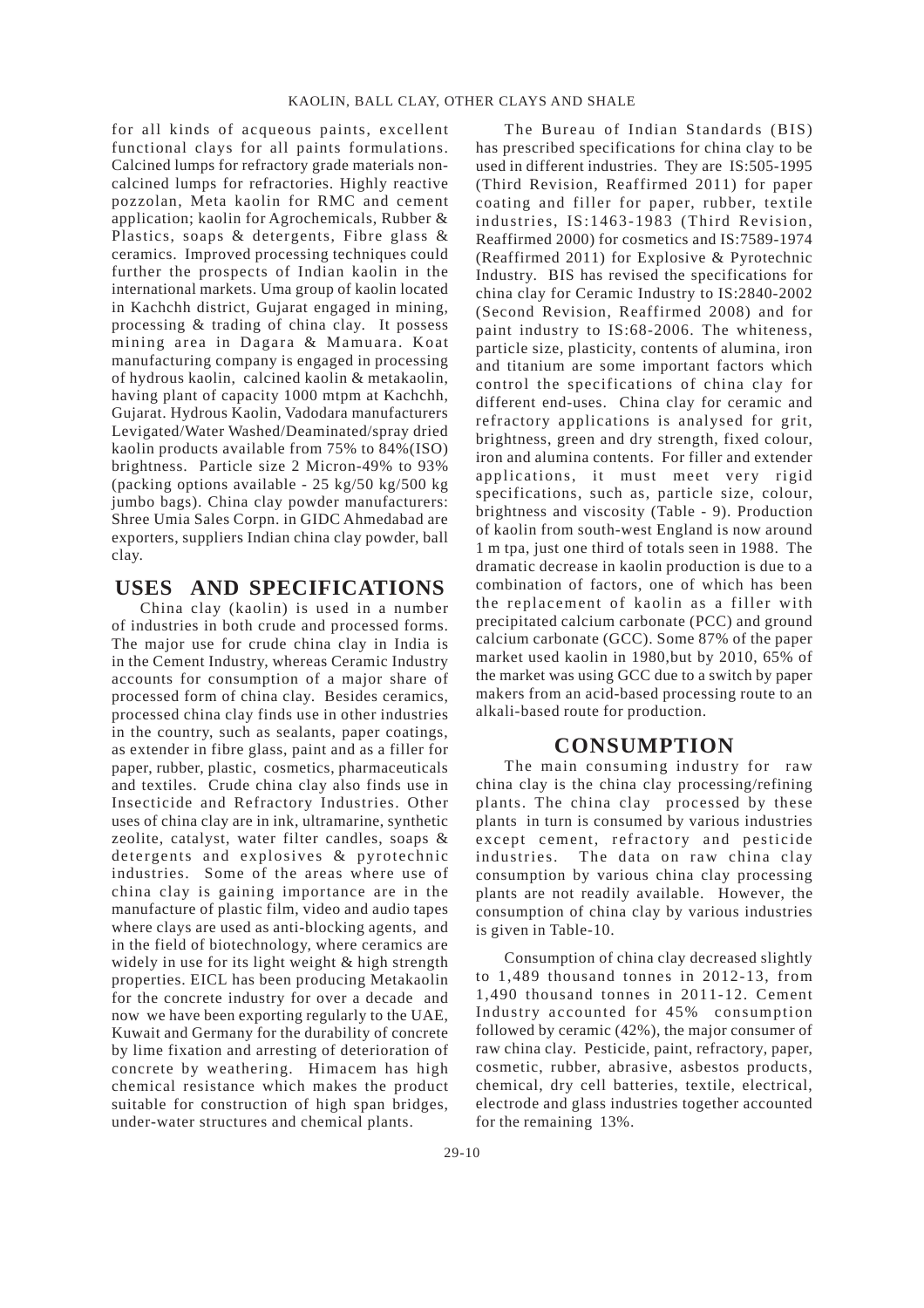| Sl.<br>No. | Characteristics                                                                                                                                | Paper<br>coating<br>Grade I                                 | Filler in<br>paper,<br>rubber,<br>textile<br>Grade II            | Cosmetics                                       | Explosives               |
|------------|------------------------------------------------------------------------------------------------------------------------------------------------|-------------------------------------------------------------|------------------------------------------------------------------|-------------------------------------------------|--------------------------|
| 1.         | Bureau of Indian Standard Specification No.                                                                                                    | 505<br>(1995)                                               | 505<br>(1995)                                                    | 1463<br>(1983)                                  | 7589<br>(1974)           |
| 2.         | Fineness (by weight % material retained on:)<br>45 microns sieve<br>53 microns sieve<br>63 microns sieve<br>90 microns sieve                   | 0.8<br>$\overline{\phantom{0}}$<br>$\overline{\phantom{0}}$ | 1.0                                                              | 2.0<br>0.1                                      | 1.0                      |
| 3.         | Larger than 10 microns in diameter (% by mass, max)                                                                                            | 5.0                                                         | 15.0                                                             |                                                 |                          |
| 4.         | Smaller than 10 microns in diameter (% by mass, min)                                                                                           | 75.0                                                        | 60.0                                                             |                                                 |                          |
| 5.         | Grit (% by mass, max)                                                                                                                          | $\overline{\phantom{0}}$                                    | $\overbrace{\phantom{1232211}}$                                  |                                                 | 0.001                    |
| 6.         | Loss on drying $(\%$ max)                                                                                                                      | 2.0                                                         | 2.0                                                              | 1.5                                             | 1.5                      |
| 7.         | Loss on ignition $(\%$ max)                                                                                                                    | $14 - 15.5$                                                 | $14 - 15.5$                                                      | 15                                              | 14.0                     |
| 8.         | Water Plasticity (%)                                                                                                                           | 14.0                                                        |                                                                  | $\overline{\phantom{0}}$                        | $\overline{\phantom{0}}$ |
| 9.         | Shrinkage linear<br>a) Dry shrinking<br>b) Fired shrinking                                                                                     |                                                             |                                                                  |                                                 |                          |
| 10.        | Relative/Bulk density                                                                                                                          | $2.5 - 2.9$                                                 | $2.5 - 2.9$                                                      | $\frac{1}{2}$                                   | $0.65 - 0.90(BD)$        |
| 11.        | Colour reflectance to blue light $(\%)$                                                                                                        | 80-85                                                       | *                                                                | $\overline{\phantom{m}}$                        |                          |
| 12.        | Chemical (% by mass, max)<br>$Fe_2O_3$<br>Matter soluble in HCl<br>CuO<br>MnO<br>Heavy metals (as Pb)<br>As, O,<br>pH value of aqueous extract | 0.6<br>$0.5 - 1$<br>$\overline{\phantom{0}}$<br>$4.5 - 7.5$ | 0.75<br>$1.5 - 2.5$<br>0.007<br>0.013<br>$10$ ppm<br>$4.5 - 7.5$ | $\omega$<br>0.5<br>2.0<br>5 ppm<br>2 ppm<br>7.5 | 1.5<br>$6.0 - 7.5$       |
| 13.        | Oil absorption (ml/100 g)                                                                                                                      | $\overline{\phantom{0}}$                                    | $50 \, (min)$                                                    |                                                 | $35 - 45$                |
| 14.        | Water soluble matter (%, max)                                                                                                                  |                                                             | 0.5                                                              |                                                 | 0.5                      |

#### **Table – 9 : Specifications of China Clay Required in Different Industries**

*\* As agreed.*

*@ To pass test for iron and carbonate as well.*

#### **Table -10: Consumption of Kaolin (China clay)\*, 2010-11 to 2012-13 (By Industries)**

|                                                                                                             |                            |                            | $(In$ tonnes)  |
|-------------------------------------------------------------------------------------------------------------|----------------------------|----------------------------|----------------|
| Industry                                                                                                    | $2010 - 11$                | $2011 - 12(R)$             | $2012 - 13(P)$ |
| <b>All Industries</b>                                                                                       | 1488100                    | 1490400                    | 1489300        |
| Cement $1/$                                                                                                 | 664700(8)                  | 665300(8)                  | 664500(8)      |
| Ceramic2/                                                                                                   | $624800(237)$ <sup>e</sup> | $625200(237)$ <sup>e</sup> | 626800(237)    |
| Cosmetic                                                                                                    | 2200(5)                    | 2300(6)                    | 2300(6)        |
| <b>Glass</b>                                                                                                | 700(3)                     | 700(3)                     | 700(3)         |
| Paint                                                                                                       | 111300(25)                 | 111300(26)                 | 111100(26)     |
| Paper                                                                                                       | 21700(23)                  | 21700(23)                  | 21700(23)      |
| Pesticide                                                                                                   | 24800(21)                  | 24800(21)                  | 24800(21)      |
| Refractory                                                                                                  | 33600(30)                  | 34700(30)                  | 32800(31)      |
| Rubber                                                                                                      | 2400(31)                   | 2400(31)                   | 2400(31)       |
| Others<br>(abrasives, asbestos-products, chemical, dry cell<br>battery, electrical, electrode and textile). | 1900(39)                   | 2000(40)                   | 2200(41)       |

*Figures rounded off.*

*Figures in parentheses denote the number of units in organised sector reporting consumption.*

*1/ Relates to raw/unprocessed china clay.*

*2/ Includes 2 units which processed crude china clay of about 65,000, tonnes during each of the above three years.*

*\* Includes reported consumption and/or estimates wherever required.*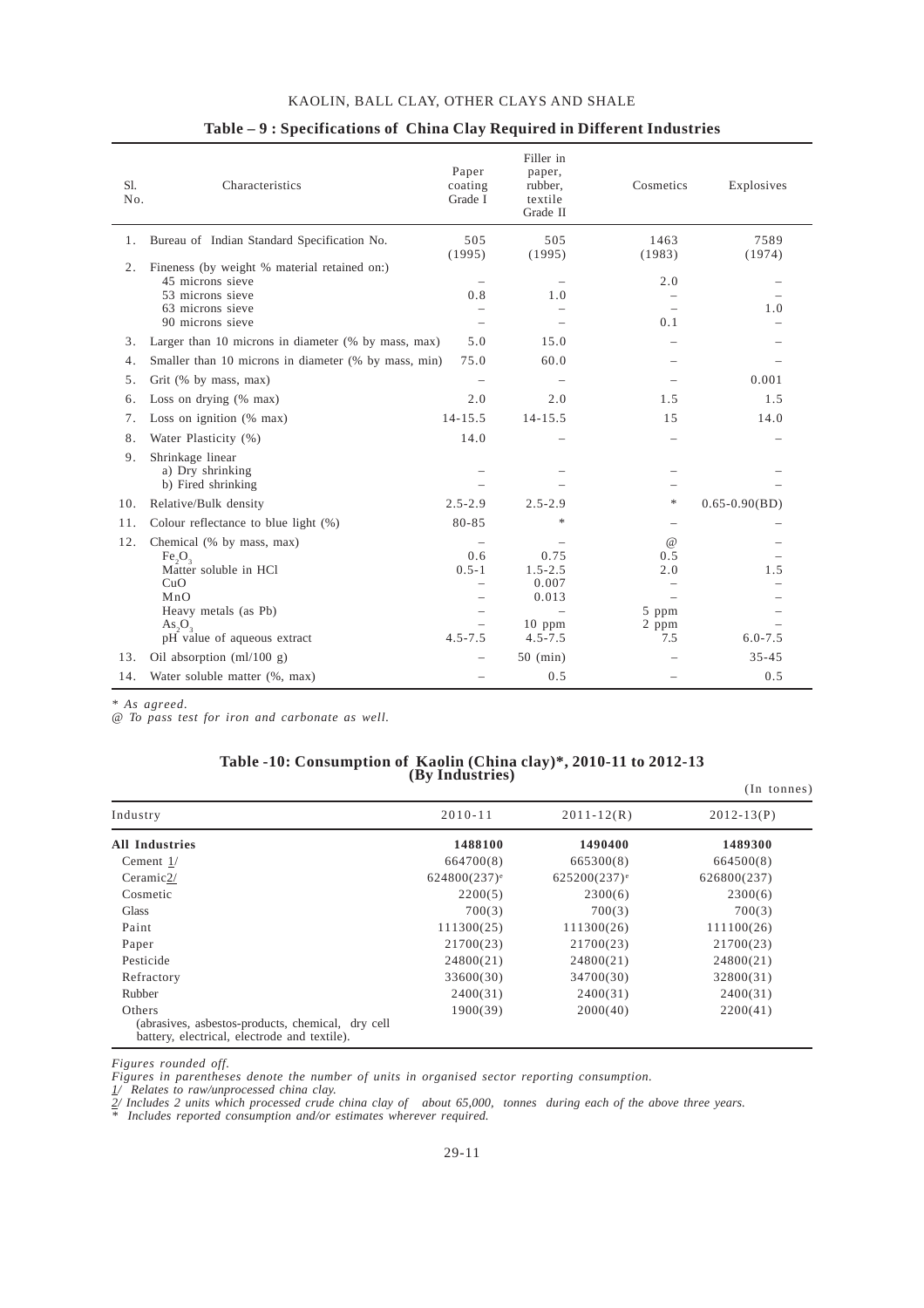#### **TRADE POLICY**

As per the Foreign Trade Policy (FTP) 2009-2014, there are no restrictions on exports and imports of china clay (kaolin).

#### **WORLD REVIEW**

The world production of kaolin at 26 million tonnes in 2012 showed 3% decrease over the previous year. Seven countries, namely, USA, Germany, China, Brazil, Iran,Turkey and UK accounted for about 74% world production. The share of USA in total world production was about 23%, followed by Germany (17%), China (12%), Brazil (7%), Iran (6%), Turkey (5%) and UK (4%) (Table-11).

#### **Table – 11 : World Production of Kaolin (By Principal Countries)**

 $(In \t{F}$  '000 tonnes)

| Country                | 2010         | 2011         | 2012         |
|------------------------|--------------|--------------|--------------|
| World: Total           | 25500        | 26900        | 26000        |
| Belgium <sup>(e)</sup> | 300          | 300          | 300          |
| <b>Brazil</b>          | 1900         | 2200         | 1800         |
| $China^{(e)}$          | 3000         | 3000         | 3000         |
| Czech Republic         | 636          | 660          | 624          |
| Egypt                  | 304          | 304          | 300          |
| France                 | 350          | 350          | 308          |
| Germany                | 4578         | 4899         | 4399         |
| Iran                   | 1480         | $1500^{(e)}$ | 1500         |
| Korea, Rep. of         | 962          | 1052         | 797          |
| Malaysia               | 530          | 443          | 439          |
| Mexico                 | 517          | 372          | 515          |
| Portugal               | 274          | 322          | 317          |
| Spain                  | 311          | 384          | 332          |
| Turkey                 | 787          | 1229         | $1300^{(e)}$ |
| UK                     | $1140^{(e)}$ | $1290^{(e)}$ | $1150^{(e)}$ |
| <b>USA</b>             | 5370         | 5480         | 5900         |
| Vietnam                | 650          | 650          | 650          |
| Other countries        | 2411         | 2465         | 2369         |
|                        |              |              |              |

*Source : World Mineral Production, 2008-2012.*

#### **Australia**

 W.A. Kaolin holdings Pty. Ltd began developing a mine near Wickepin, Western Australia. The deposit has proven reserves of more than 100 Mt of kaolin weathered from a granitic matrix. The company planned to expand its initial 150,000 t/yr plant to 350,000 t/yr.

#### **Brazil**

KaMin llC, a leading U.S producer, purchased a majority share in CadaM Sa, a major Brazilian kaolin producer. The purchase made KaM in the second ranked world supplier of refined kaolin with an estimated 1.7 million metric tons per year production capacity. The purchase included a mine near Amapá and a beneficiation plant and port near Pará (Ollett, 2012a; KaMin, 2012a). The company planned to restructure the CadaM operation, primarily reducing production capabilities at the plant to coincide with a decreased demand for paper-grade kaolin for fine printing and writing paper.

#### **Ukraine**

Prosco Resources Ltd, a leading European producer of kaolin, planned construction of a spraydried kaolin plant at its Prosyana deposit. Capacity will increase to 250,000 t/yr by 2014. Prosco, which accounts for as much as 90% of the kaolin market in the Confederation of Independent.

## **FOREIGN TRADE**

#### **Exports**

Exports of kaolin increased marginally to 191,953 tonnes in 2012-13 from 184,734 tonnes in 2011-12. UAE (70%) and Bangladesh (13%) were the major importing countries in 2012-13 (Table - 12).

#### **Imports**

Imports of kaolin increased marginally to 87,865 tonnes in 2012-13 from 73,647 tonnes in 2011-12. Major suppliers were USA (37%), Indonesia (23%), China (16%) and France (6%) (Table - 13).

#### **Table – 12 : Exports of Kaolin (By Countries)**

|                 |            | $2011 - 12$      |            | 2012-13         |  |  |
|-----------------|------------|------------------|------------|-----------------|--|--|
| Country         | Qty<br>(t) | Value<br>(₹'000) | Qty<br>(t) | Value<br>(5000) |  |  |
| All Countries   | 184734     | 582117           | 191953     | 736840          |  |  |
| <b>UAE</b>      | 137296     | 127193           | 135125     | 172294          |  |  |
| Bangladesh      | 19787      | 68404            | 24254      | 107418          |  |  |
| Germany         | 3215       | 47498            | 4549       | 63901           |  |  |
| Iran            | 1050       | 14762            | 4817       | 48818           |  |  |
| Egypt           | 623        | 14384            | 1265       | 30252           |  |  |
| Malaysia        | 1837       | 23952            | 1311       | 24342           |  |  |
| Sri Lanka       | 1638       | 22604            | 1315       | 18687           |  |  |
| South Africa    | 858        | 5044             | 2337       | 18389           |  |  |
| Turkey          | 773        | 13554            | 939        | 17287           |  |  |
| Indonesia       | 543        | 10506            | 810        | 17065           |  |  |
| Other countries | 17114      | 234216           | 15231      | 218387          |  |  |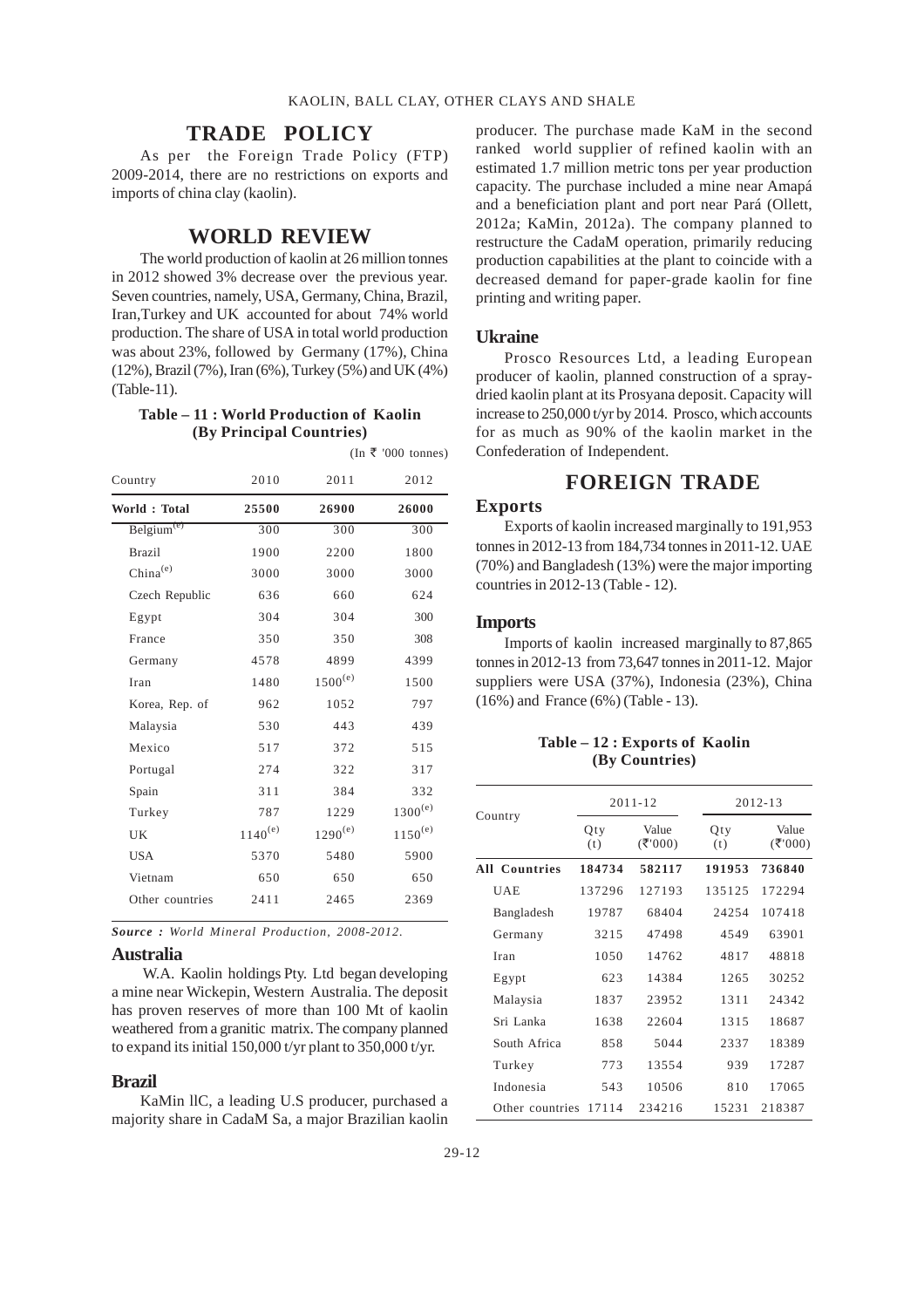|                      |            | $2011 - 12$     |            | $2012 - 13$     |  |  |
|----------------------|------------|-----------------|------------|-----------------|--|--|
| Country              | Oty<br>(t) | Value<br>(5000) | Qty<br>(t) | Value<br>(7000) |  |  |
| <b>All Countries</b> | 73647      | 1078287         | 87865      | 1095336         |  |  |
| <b>USA</b>           | 35681      | 529428          | 32789      | 577421          |  |  |
| China                | 15735      | 181134          | 13924      | 149025          |  |  |
| France               | 845        | 15711           | 5267       | 89950           |  |  |
| Indonesia            | 1003       | 22761           | 20290      | 55879           |  |  |
| Bulgaria             | 2287       | 36988           | 2473       | 39690           |  |  |
| Thailand             | 1494       | 15453           | 2357       | 26823           |  |  |
| Germany              | 3187       | 50113           | 1617       | 23675           |  |  |
| New Zealand          | 1139       | 30932           | 630        | 20707           |  |  |
| UK                   | 5576       | 98428           | 1357       | 20570           |  |  |
| Ukraine              | 794        | 8318            | 1469       | 13856           |  |  |
| Other countries      | 5906       | 89021           | 5692       | 77740           |  |  |

#### **Table – 13 : Imports of Kaolin (By Countries)**

## **FUTURE OUTLOOK**

India has abundant resources of kaolin which can easily meet both the internal and the external demands. The processing of kaolin in the country is done mostly by conventional methods like levigation and washing. New capacities for Hightech processing have to be established and existing capacities in the country have to be augmented to meet the demand of processed kaolin in the future.

In the Indian kaolin market, good growth is expected both for hydrous and calcined clay particularly in paint, cables, plastics, rubber and ceramics. The apparent demand of china clay is estimated at 4.61 million tonnes by 2016-17 and that of ball clay at 1.82 million tonnes by 2016-17 at 9% growth rate by the Planning Commission of India.

## **2. Ball Clay**

Ball clay commonly consists of 20-80% kaolinite, 10-25% mica & 6-65% quartz. Ball clay and china clay differ only in the degree of plasticity. China clay is less plastic than ball clay. Ball clay is a highly plastic variety of kaolin having

high binding power, tensile strength and shrinkage. It is utilised generally after mixing with non-plastic clay to impart the desired plasticity in pottery, porcelain and refractory materials. It also helps in the preparation of glaze, enamels and for imparting a dense vitrified body.

## **RESOURCES**

Deposits of ball clays are relatively scarce due to the combination of geological factors needed for their formation.The total resources of ball clay as on 1.4.2010 in the country are placed at 83.39 million tonnes. Out of these resources, the reserves are about 16.78 million tonnes and the remaining resources are 66.61 million tonnes. More than 62% resources are in Andhra Pradesh, followed by Rajasthan with 38%. Resources in Gujarat are nominal. Out of the total resources, ceramic/pottery grade constitutes 89%. All India reserves/resources of ball clay are given in Table-14.

## **PRODUCTION, STOCKS & PRICES**

The production of ball clay at 1,856 thousand tonnes in 2012-13 increased by 13 % as compared to that in the previous year.

During the year under review, there were 48 reporting mines as against 56 in 2011-12. Besides, production of ball clay was reported as an associated mineral by thirteen mines during 2012-13. Six principal producers accounted for about 59 % of total production. The share of public sector mines in the total production was near about 1%, as compared to about 6% in the preceding year.

 Rajasthan continued to be the leading state in production accounting for 89% of the total production followed by Andhra Pradesh with 10%. The remaining one percent production was from Gujarat and Tamil Nadu.

Mine-head stocks of ball clay at the end of the year 2012-13 was 668 thousand tonnes as against 671 thousand tonnes in the beginning of the year.

The average daily employment of labour in 2012-13 was 509 as against 762 in the previous year.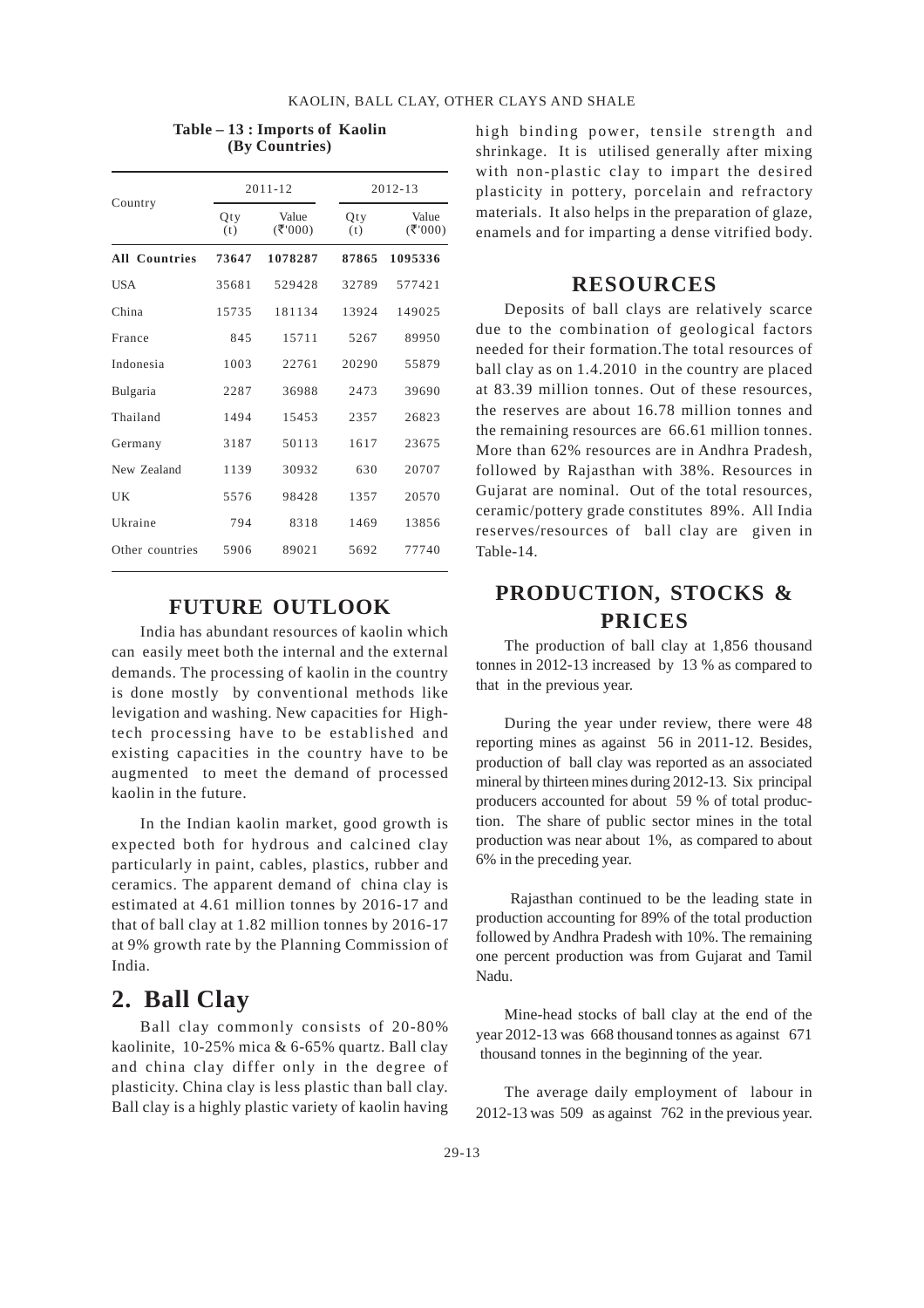## **Table – 14 : Reserves/Resources of Ball Clay as on 1.4.2010(By Grades/States)**

(In tonnes)

|                  |                  |                    | Reserves |          |                          |         |                 | Remaining resources          |                          |                    |          | Total     |
|------------------|------------------|--------------------|----------|----------|--------------------------|---------|-----------------|------------------------------|--------------------------|--------------------|----------|-----------|
| Grade/State      | Proved<br>STD111 |                    | Probable | Total    | Feasibilty<br>STD211     |         | Pre-feasibility | Measured Indicated<br>STD331 | STD332                   | Inferred<br>STD333 | Total    | resources |
|                  |                  | STD <sub>121</sub> | STD122   | (A)      |                          | STD221  | STD222          |                              |                          |                    | (B)      | $(A+B)$   |
| All India: Total | 12292820         | 350832             | 4134190  | 16777842 | 6122450                  | 3906958 | 12387575        | 268486                       | 2279330                  | 41650863           | 66615662 | 83393504  |
| <b>By Grades</b> |                  |                    |          |          |                          |         |                 |                              |                          |                    |          |           |
| Ceramic/Pottery  | 12252380         | 350832             | 4059390  | 16662602 | 3225279                  | 3818040 | 11158607        | 268486                       | 2279330                  | 36989941           | 57739683 | 74402285  |
| Others           | 40440            | $\sim$             | 74800    | 115240   | $\overline{\phantom{a}}$ | 46134   | 67320           |                              |                          | 107800             | 221254   | 336494    |
| Unclassified     |                  |                    |          |          | 2897171                  | 42784   | 1161648         |                              |                          | 4553122            | 8654725  | 8654725   |
| <b>By States</b> |                  |                    |          |          |                          |         |                 |                              |                          |                    |          |           |
| Andhra Pradesh   | 6017412          | $\sim$             | 1288720  | 7306132  | 1821233                  | 2806267 | 9512513         | $\overline{\phantom{a}}$     | 2279330                  | 27555824           | 43975167 | 51281299  |
| Gujarat          |                  |                    |          |          |                          |         | $\sim$          | 249810                       | $\overline{\phantom{a}}$ | 49670              | 299480   | 299480    |
| Rajasthan        | 6275408          | 350832             | 2845470  | 9471710  | 4301217                  | 1100691 | 2875062         | 18676                        |                          | 14045369           | 22341015 | 31812725  |

*Figures rounded off.*

29-14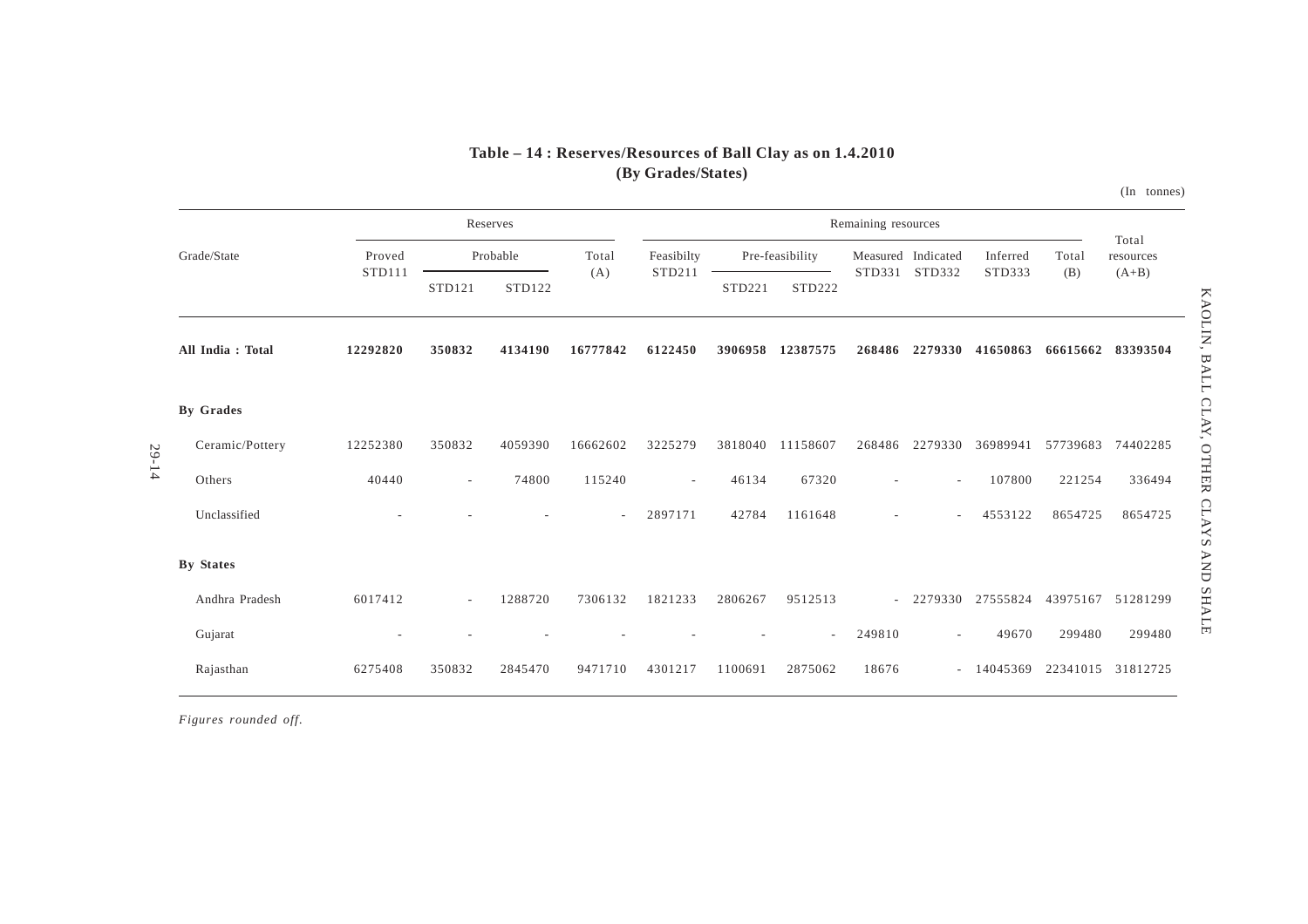#### **Table – 15 : Principal Producers of Ball Clay, 2012-13**

(Table - 15 Concld.)

| 2012-1J                                                                                                                    |              |          |                                                                                                               | Location of mine |          |  |
|----------------------------------------------------------------------------------------------------------------------------|--------------|----------|---------------------------------------------------------------------------------------------------------------|------------------|----------|--|
| Location of mine<br>Name & address of producer                                                                             |              |          | Name & address of producer                                                                                    | State            | District |  |
|                                                                                                                            | <b>State</b> | District | Sunder Lal Daga,                                                                                              | Rajasthan        | Bikaner  |  |
| Shanta Sales Corporation,<br>House of Mohanlal Mathur,<br>Behind Rajasthan Pan Bhandar,<br>Rani Bazar,<br>Bikaner-334 001, | Rajasthan    | Bikaner  | Bagree Mohalla,<br>Bikaner - 334 001.<br>Distt.: Bikaner,<br>Rajasthan.                                       |                  |          |  |
| Rajasthan.                                                                                                                 |              |          | Tahlaram & Sons,<br>Ramnath Sadan.                                                                            | Rajasthan        | Bikaner  |  |
| Jaichand Lal Daga,<br>1 <sup>st</sup> Floor, Labhuji Ka Katla,<br>Kotegate, Bikaner - 334 001,<br>Rajasthan.               | Rajasthan    | Bikaner  | Rathkhana Colony,<br>Bikaner-334 001,<br>Rajasthan.                                                           |                  |          |  |
| Harish Clays,<br>Harasar House, P.B.No. 57,<br>Near M. N. Hospital,<br>Bikaner-334 001<br>Rajasthan.                       | Rajasthan    | Bikaner  | Anirudh Mines & Minerals,<br>Near Ramdeo Park,<br>Outside Nathusar Gate,<br>Bikaner $-334005$ ,<br>Rajasthan. | Rajasthan        | Bikaner  |  |
|                                                                                                                            |              | (Contd.) |                                                                                                               |                  |          |  |

#### **Table – 16 : Production of Ball clay, 2010-11 to 2012-13 (By States)**

|                |             |        |             |        | (Oty in tonnes; value in ₹'000) |        |
|----------------|-------------|--------|-------------|--------|---------------------------------|--------|
| State          | $2010 - 11$ |        | $2011 - 12$ |        | $2012 - 13$ (P)                 |        |
|                | Quantity    | Value  | Quantity    | Value  | Quantity                        | Value  |
| India          | 1086714     | 390238 | 1646516     | 693714 | 1855654                         | 917005 |
| Andhra Pradesh | 259380      | 70384  | 276799      | 88705  | 181870                          | 92596  |
| Gujarat        | 31140       | 2025   | 13527       | 1488   | 11402                           | 1254   |
| Rajasthan      | 776193      | 301368 | 1351705     | 598843 | 1649048                         | 809803 |
| Tamil Nadu     | 20001       | 16461  | 4485        | 4678   | 13334                           | 13352  |

#### **Table – 17 : Production of Ball clay, 2011-12 and 2012-13 (By Sectors/States/Districts)**

|                                          |                       |                             |                           |                       | (Qty in tonnes; value in ₹'000) |                           |
|------------------------------------------|-----------------------|-----------------------------|---------------------------|-----------------------|---------------------------------|---------------------------|
|                                          |                       | $2011 - 12$                 |                           |                       | $2012 - 13$ (P)                 |                           |
| State/District                           | No. of<br>mines       | Quantity                    | Value                     | No. of<br>mines       | Quantity                        | Value                     |
| India<br>Public Sector<br>Private Sector | 56(12)<br>2<br>54(12) | 1646516<br>98421<br>1548095 | 693714<br>22056<br>671658 | 48(13)<br>2<br>46(13) | 1855654<br>14294<br>1841360     | 917005<br>13414<br>903591 |
| Andhra Pradesh<br>Chittor                | 14(1)                 | 276799<br>700               | 88705<br>125              | 13(1)                 | 181870                          | 92596                     |
| West Godavari<br>Gujarat<br>Banaskantha  | 13(1)<br>3            | 276099<br>13527<br>1390     | 88580<br>1488<br>153      | 13(1)<br>2            | 181870<br>11402                 | 92596<br>1254             |
| Kachchh<br>Patan                         |                       | 352<br>11785                | 39<br>1296                |                       | 800<br>10602                    | 88<br>1166                |
| Rajasthan<br>Bikaner                     | 38(11)<br>36(11)      | 1351705<br>1345365          | 598843<br>597258          | 32(12)<br>31(12)      | 1649048<br>1641002              | 809803<br>808435          |
| $Nagaur*$<br>Pali                        |                       | 6340                        | 1585                      |                       | 8046                            | 1368                      |
| <b>Tamil Nadu</b><br>Cuddalore           |                       | 4485<br>4485                | 4678<br>4678              | 1                     | 13334<br>13334                  | 13352<br>13352            |

*Figures in parentheses indicate associated mines of ball clay with silica sand & fireclay.*

*\* Only labour reported.*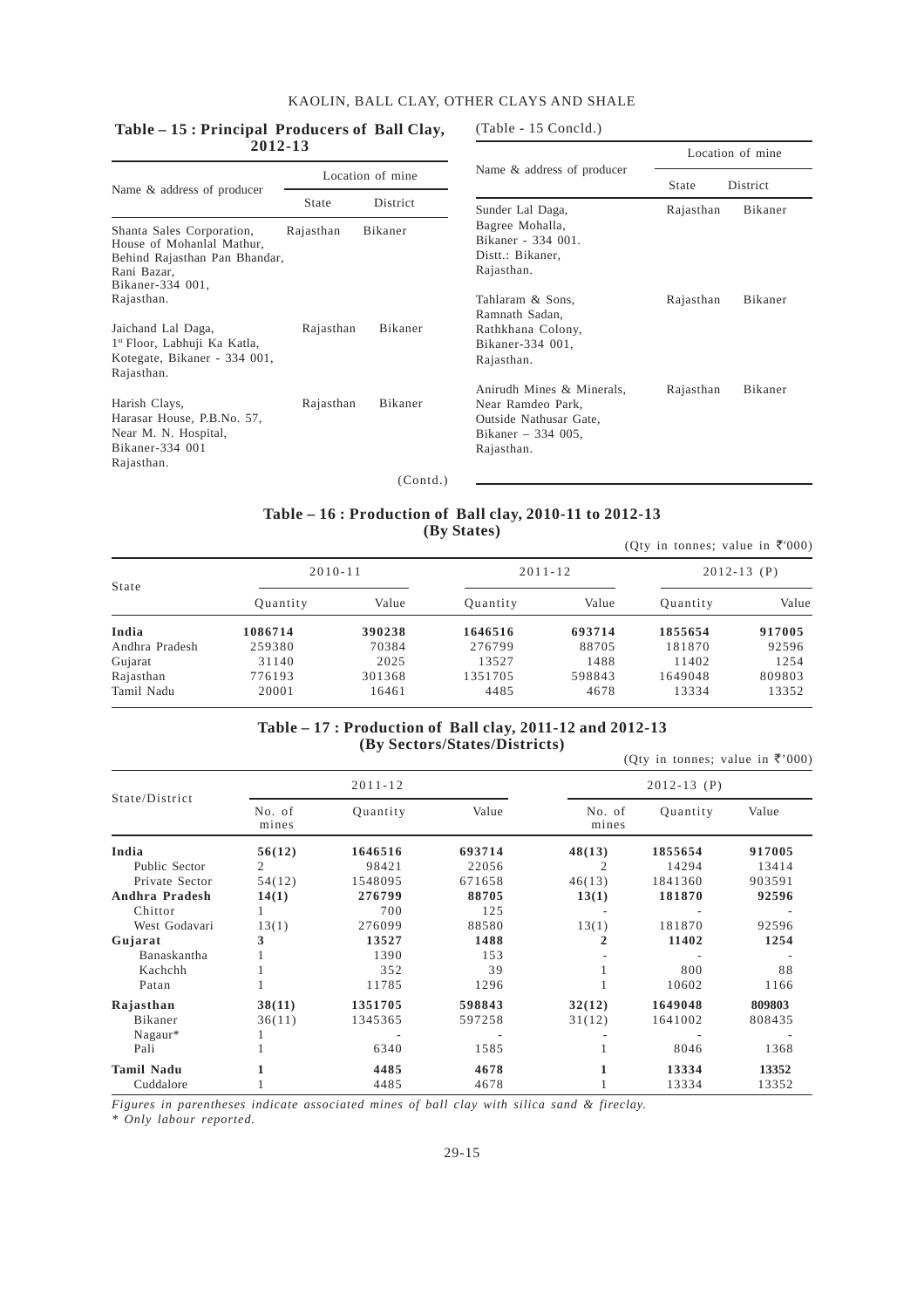## **Table – 18 : Mine-head Stocks of Ball Clay 2012-13(P)**

**(By States)**

|                |                                 | $(In$ tonnes)             |
|----------------|---------------------------------|---------------------------|
| State          | At the beginning<br>of the year | At the end<br>of the year |
| India          | 671202                          | 668005                    |
| Andhra Pradesh | 136446                          | 138656                    |
| Gujarat        | 931                             |                           |
| Rajasthan      | 526770                          | 518517                    |
| Tamil Nadu     | 7055                            | 10832                     |

#### **Table – 19 : Consumption of Ball clay 2010-11 to 2012-13(P) (By Industries)**

|                        |             |                 | (In tonnes)    |
|------------------------|-------------|-----------------|----------------|
| Industry               | $2010 - 11$ | $2011 - 12$ (R) | $2012 - 13(P)$ |
| <b>All Industries</b>  | 589500      | 579600          | 585000         |
| Abrasive               | 100(3)      | 100(3)          | 100(3)         |
| Ceramic <sup>(e)</sup> | 576000(222) | 565000(222)     | 565200(222)    |
| Refractory             | 13400(26)   | 14500(28)       | 19700(30)      |

*Figures rounded off.*

*Figures in parentheses denote the number of units in the organised sector reporting\* consumption.*

*(\* Includes actual reported consumption and/or estimates made wherever required).*

## **SPECIFICATIONS**

The specifications for plastic clay and washed plastic clay for use in Ceramic Industry are prescribed vide IS:4589-2002 (Third Revision, reaffirmed 2008 ).

## **CONSUMPTION**

Consumption of ball clay increased from 579,600 tonnes in 2011-12 to 585,000 tonnes in 2012-13. About 97% consumption was accounted for by the Ceramic Industry. The remaining consumption was reported by the Refractory and Abrasive industries (Table - 19).

## **FOREIGN TRADE**

#### **Exports**

Exports of ball clay increased marginally to 29,497 tonnes in 2012-13 from 18,037 tonnes in 2011-12. Exports were mainly to Bangladesh (89%) (Table - 20).

#### **Imports**

Imports of ball clay decreased considerably to 156,527 tonnes in 2012-13 as compared to 191,310 tonnes in the previous year. Imports were mainly from Ukraine (67%), Malaysia (15%), UK (9%), and China (6%) (Table -21).

#### **Table – 20 : Exports of Ball Clay (By Countries)**

|                      |                | $2011 - 12$     |                | 2012-13        |  |  |
|----------------------|----------------|-----------------|----------------|----------------|--|--|
| Country              | Qty<br>(t)     | Value<br>(7000) | Qty<br>(t)     | Value<br>(300) |  |  |
| <b>All Countries</b> | 18037          | 62387           | 29497          | 131329         |  |  |
| Bangladesh           | 16045          | 54545           | 26123          | 108649         |  |  |
| <b>UAE</b>           | 400            | 2760            | 2322           | 17196          |  |  |
| Malaysia             |                |                 | 702            | 3533           |  |  |
| Kenya                | 141            | 501             | 151            | 696            |  |  |
| Nepal                | 1197           | 3497            | 94             | 432            |  |  |
| Turkey               |                |                 | 48             | 340            |  |  |
| Chinese Taipei/      |                |                 |                |                |  |  |
| Taiwan               | $++$           | $\mathbf{1}$    | 32             | 267            |  |  |
| Egypt                | $\overline{a}$ |                 | 20             | 181            |  |  |
| <b>USA</b>           |                |                 | $\overline{4}$ | 13             |  |  |
| Italy                |                |                 | $\mathbf{1}$   | 12             |  |  |
| Other countries      | 254            | 1083            | $++$           | 10             |  |  |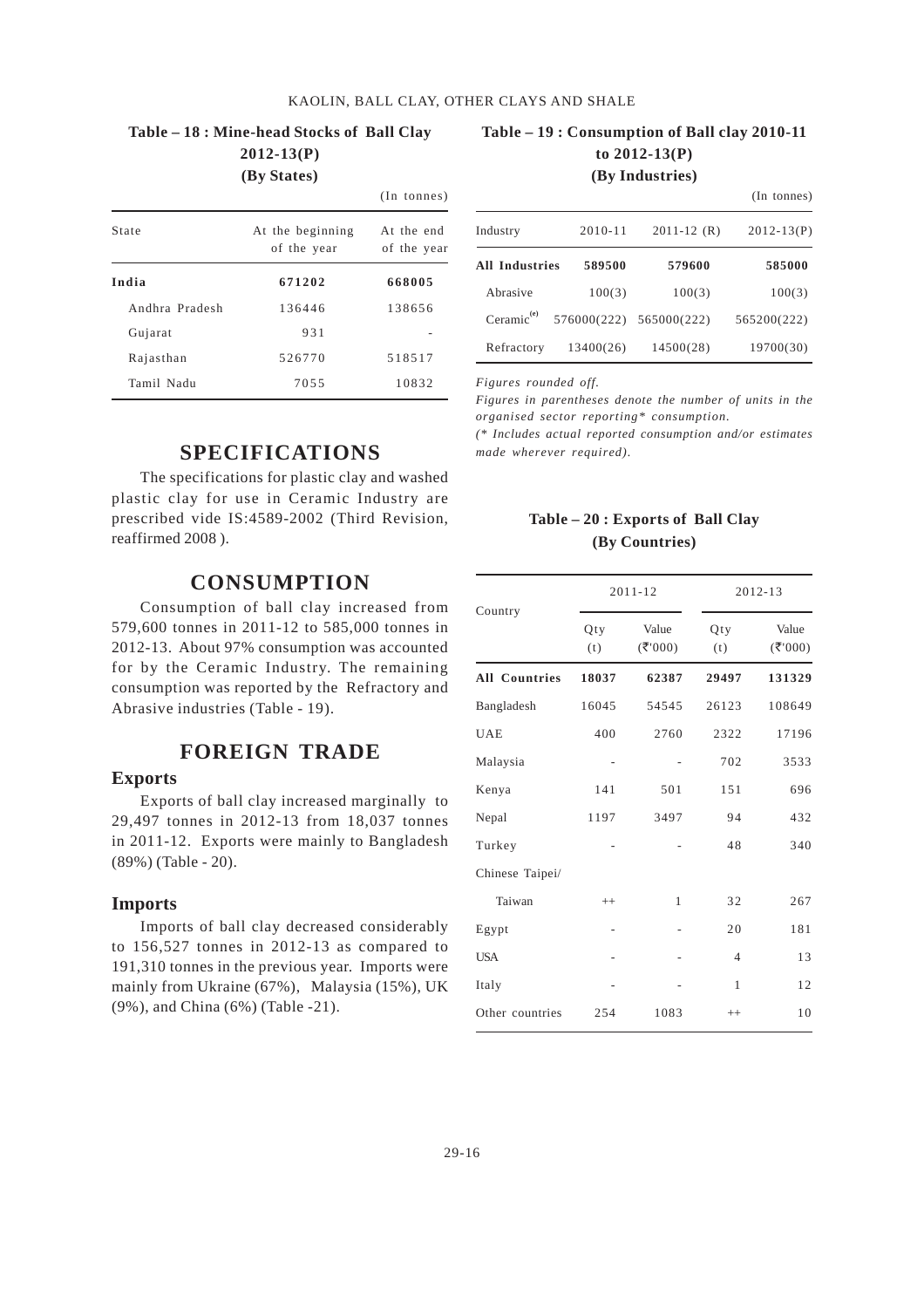|                      |            | 2011-12           |            | 2012-13           |  |  |
|----------------------|------------|-------------------|------------|-------------------|--|--|
| Country              | Qty<br>(t) | Value<br>( ₹'000) | Qty<br>(t) | Value<br>( ₹'000) |  |  |
| <b>All Countries</b> | 191310     | 1023647           | 156527     | 1044148           |  |  |
| Ukraine              | 114269     | 618897            | 104835     | 684369            |  |  |
| UK                   | 17774      | 182727            | 14258      | 160926            |  |  |
| China                | 5142       | 35332             | 9818       | 78362             |  |  |
| Malaysia             | 12612      | 37534             | 23867      | 74482             |  |  |
| Germany              | 572        | 7814              | 585        | 13407             |  |  |
| Portugal             | 912        | 7801              | 1216       | 11438             |  |  |
| Japan                |            |                   | 260        | 6352              |  |  |
| France               | 2.5        | 381               | 267        | 3729              |  |  |
| Australia            |            |                   | 289        | 2295              |  |  |
| Bangladesh           |            |                   | 500        | 2030              |  |  |
| Other countries      | 40004      | 133161            | 632        | 6758              |  |  |

## **Table – 21 : Imports of Ball Clay (By Countries)**

## **3. Clay (others)**

Clay under this category includes aluminous, ferruginous and tile & brick making clays.

## **PRODUCTION, STOCKS & PRICES**

The production of clay(others) at 1987 thousand tonnes in 2012-13 increased by about 40% as compared to that in the previous year due to more demand in the market and also increase of no. of reporting mines.

There were 51 reporting mines in 2012-13 as against 35 mines in the previous year. Besides production of clay (others) was reported by 37 mines as associated mineral. About, 58% of the total production of clay(others) was reported as an associated mineral. Entire production of clay(others ) was by private sector. About 65% of the total production was contributed by eight principal producers.

Gujarat, the major producing state, accounted for about 64% of the total production during the period under review, followed by Madya Pradesh (21%), Andhra Pradesh (7%) and the remaining 8 percent was reported from Rajasthan and Tamil Nadu.

Nineteen mines and fourteen associated mines having annual production more than 10,000 tonnes contributed about 94% of the total production.

Mine-head stocks of clay(others) was 251 thousand tonnes at the end of 2012-13 as against 224 thousand tonnes in the beginning of the year.

The average daily employment of labour was 392 during 2012-13 as against 279 in the previous year.

#### **Table – 22 : Principal Producers of Clay (Others), 2012-13**

|                                                                                                                                                | Location of mine   |          |  |  |
|------------------------------------------------------------------------------------------------------------------------------------------------|--------------------|----------|--|--|
| Name and address of producer                                                                                                                   | State              | District |  |  |
| *The Associated Cement<br>Co. Ltd<br>'Cement House',<br>121, Maharshi Karve Road,<br>Mumbai - 400 020<br>Maharashtra.                          | Madhya-<br>Pradesh | Katni    |  |  |
| Sanghi Industries Ltd,<br>10 <sup>th</sup> Floor, Kataria Arcade,<br>Opp. S. G. Highway,<br>Post: Makaraba,<br>Ahmedabad - 380 051<br>Gujarat. | Gujarat            | Kachchh  |  |  |
| *Shankarlal Gangaram Thakkar, Gujarat<br>DBZ South-157,<br>Zanda Chowk,<br>Gandhidham-370 201<br>Distt. Kachchh,<br>Gujarat.                   |                    | Patan    |  |  |
| *Sampat Lal Daga,<br>Bagree Mohalla,<br>Labhuji ka Katla, 1st Floor,<br>Bikaner-334 001<br>Rajashtan.                                          | Rajasthan          | Bikaner  |  |  |
| *J.S. Jobanputra,<br>DBZ South-157,<br>Zanda Chowk,<br>Gandhidham-370 201<br>Distt. Kachchh,<br>Gujarat.                                       | Gujarat            | Kachchh  |  |  |
| *G. V. Thakkar,<br>DBZ South-157,<br>Zanda Chowk,<br>Gandhidham-370 201<br>Distt. Kachchh,<br>Gujarat.                                         | Gujarat            | Patan    |  |  |
| Bahadursing Velubhai Jadeja,<br>Office No. 14/15,<br>Plot No. 321, Ward No. 128,<br>Gandhidham-370 201,<br>Distt. Kachchh,<br>Gujarat.         | Gujarat            | Kachchh  |  |  |
| Ishwarlal Nanjibhai Bhavani,<br>113-114, Pooja-B,<br>B/h ICICI Bank, Station Road,<br>Bhuj-370 001, Distt. Kachchh,<br>Gujarat.                | Gujarat            | Kachchh  |  |  |

*\* Producing clay (others) with limestone.*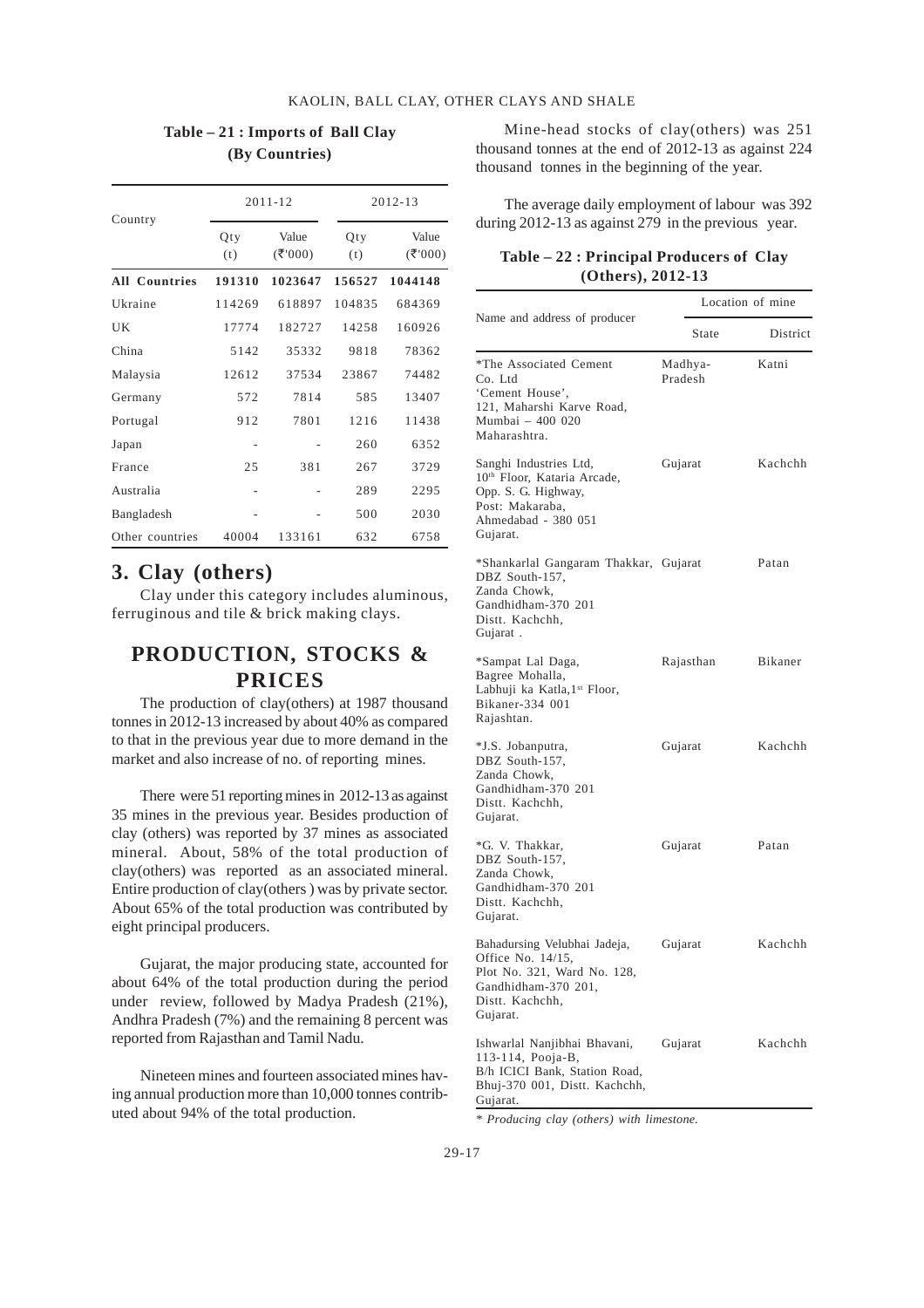|                |             |       |          |             | (Qty in tonnes; value in ₹'000) |                 |
|----------------|-------------|-------|----------|-------------|---------------------------------|-----------------|
| Stat           | $2010 - 11$ |       |          | $2011 - 12$ |                                 | $2012 - 13$ (P) |
|                | Quantity    | Value | Ouantity | Value       | Quantity                        | Value           |
| India          | 730752      | 70342 | 1417684  | 128017      | 1987136                         | 228715          |
| Andhra Pradesh | 84875       | 8402  | 99919    | 8502        | 146672                          | 15400           |
| Chhattisgarh   |             |       | 720      | 86          |                                 |                 |
| Gujarat        | 203291      | 12775 | 877579   | 85588       | 1271165                         | 128919          |
| Karnataka      |             | ٠     | 12900    | 3019        |                                 |                 |
| Madhya Pradesh | 434722      | 48025 | 426256   | 30776       | 410147                          | 37264           |
| Rajasthan      | 7864        | 1140  | 50       | 12          | 150232                          | 45901           |
| Tamil Nadu     |             | ٠     | 260      | 34          | 8920                            | 1231            |

#### **Table – 23 : Production of Clay (Others), 2010-11 to 2012-13 (By States)**

**Table – 24: Production of Clay (Others), 2011-12 and 2012-13(P) (By Sectors/States/Districts)**

(Qty in tonnes; value in  $\overline{\xi}'$  000)

|                                                                                                  |                                                  | $2011 - 12$                                            |                                                 | $2012 - 13$ (P)                                   |                                                                  |                                                          |  |
|--------------------------------------------------------------------------------------------------|--------------------------------------------------|--------------------------------------------------------|-------------------------------------------------|---------------------------------------------------|------------------------------------------------------------------|----------------------------------------------------------|--|
| State/District                                                                                   | No. of<br>mines                                  | Quantity                                               | Value                                           | No. of<br>mines                                   | Quantity                                                         | Value                                                    |  |
| India<br><b>Private Sector</b><br>Andhra Pradesh<br>Adilabad<br>Anantapur<br>Cuddapah<br>Krishna | 35(28)<br>35(28)<br>10(11)<br>1(1)<br>(6)<br>(1) | 1417684<br>1417684<br>99919<br>21805<br>16257<br>14000 | 128017<br>128017<br>8502<br>1726<br>2044<br>714 | 51(37)<br>51(37)<br>12(9)<br>2<br>(6)<br>3<br>(1) | 1987136<br>1987136<br>146672<br>72965<br>13062<br>11383<br>15200 | 228715<br>228715<br>15400<br>7474<br>2136<br>1672<br>775 |  |
| Kurnool                                                                                          | 7(3)                                             | 33080                                                  | 3457                                            | 5(2)                                              | 34062                                                            | 3343                                                     |  |
| Visakhapatnam                                                                                    | $\overline{2}$                                   | 14777                                                  | 561                                             | $2*$                                              |                                                                  |                                                          |  |
| Chhattisgarh                                                                                     | (1)                                              | 720                                                    | 86                                              |                                                   |                                                                  |                                                          |  |
| Rajnandgaon                                                                                      | (1)                                              | 720                                                    | 86                                              |                                                   |                                                                  |                                                          |  |
| Gujarat                                                                                          | 16(8)                                            | 877579                                                 | 85588                                           | 26(18)                                            | 1271165                                                          | 128919                                                   |  |
| Amreli                                                                                           | $\mathbf{1}$                                     | 49063                                                  | 1423                                            | $\mathfrak{2}$                                    | 70141                                                            | 4979                                                     |  |
| *Bhavnagar                                                                                       | $\mathbf{1}$                                     |                                                        |                                                 | $\mathbf{1}$                                      |                                                                  |                                                          |  |
| Jamnagar<br>Kachchh<br>Patan                                                                     | $\mathbf{1}$<br>13(6)<br>(2)                     | 68649<br>517001<br>242866                              | 5149<br>50422<br>28594                          | $\mathbf{1}$<br>22(15)<br>(3)                     | 43278<br>982066<br>175680                                        | 4760<br>99855<br>19325                                   |  |
| Karnataka<br>Tumkur                                                                              | 1<br>$\mathbf{1}$                                | 12900<br>12900                                         | 3019<br>3019                                    | ÷                                                 |                                                                  |                                                          |  |
| Kerala<br>* Thiruvananthapuram                                                                   |                                                  |                                                        |                                                 | $\mathbf{1}$<br>$\mathbf{1}$                      |                                                                  |                                                          |  |
| Madhya Pradesh<br>Katni                                                                          | (8)<br>(3)                                       | 426256<br>420655                                       | 30776<br>29988                                  | (7)<br>(2)                                        | 410147<br>391256                                                 | 37264<br>33780                                           |  |
| Jabalpur                                                                                         | (2)                                              | 920                                                    | 95                                              | (3)                                               | 15350                                                            | 3071                                                     |  |
| Satna                                                                                            | (3)                                              | 4681                                                   | 693                                             | (2)                                               | 3541                                                             | 413                                                      |  |
| Rajasthan                                                                                        | 6                                                | 50                                                     | 12                                              | 9(2)                                              | 150232                                                           | 45901                                                    |  |
| Bikaner                                                                                          | $5 *$                                            |                                                        | $\overline{a}$                                  | 7(1)                                              | 146092                                                           | 44056                                                    |  |
| Karauli                                                                                          |                                                  |                                                        |                                                 | (1)                                               | 4050                                                             | 1823                                                     |  |
| Nagaur                                                                                           | $\mathbf{1}$                                     | 50                                                     | 12                                              | $\overline{2}$                                    | 90                                                               | 22                                                       |  |
| <b>Tamil Nadu</b>                                                                                | $\overline{2}$                                   | 260                                                    | 34                                              | 3(1)                                              | 8920                                                             | 1231                                                     |  |
| Cuddalore                                                                                        |                                                  |                                                        |                                                 | (1)                                               | 4770                                                             | 691                                                      |  |
| * Perambalur                                                                                     |                                                  |                                                        |                                                 | 1                                                 |                                                                  |                                                          |  |
| Tiruchirapalli                                                                                   | $\overline{2}$                                   | 260                                                    | 34                                              | $\overline{2}$                                    | 4150                                                             | 540                                                      |  |

*Figures in parentheses indicate number of Associated mines of Clay (Others) with ball clay, dolomite, kaolin,fire clay laterite,limestone, ochre & steatite.*

*\* Production of associated mineral or labour reported.*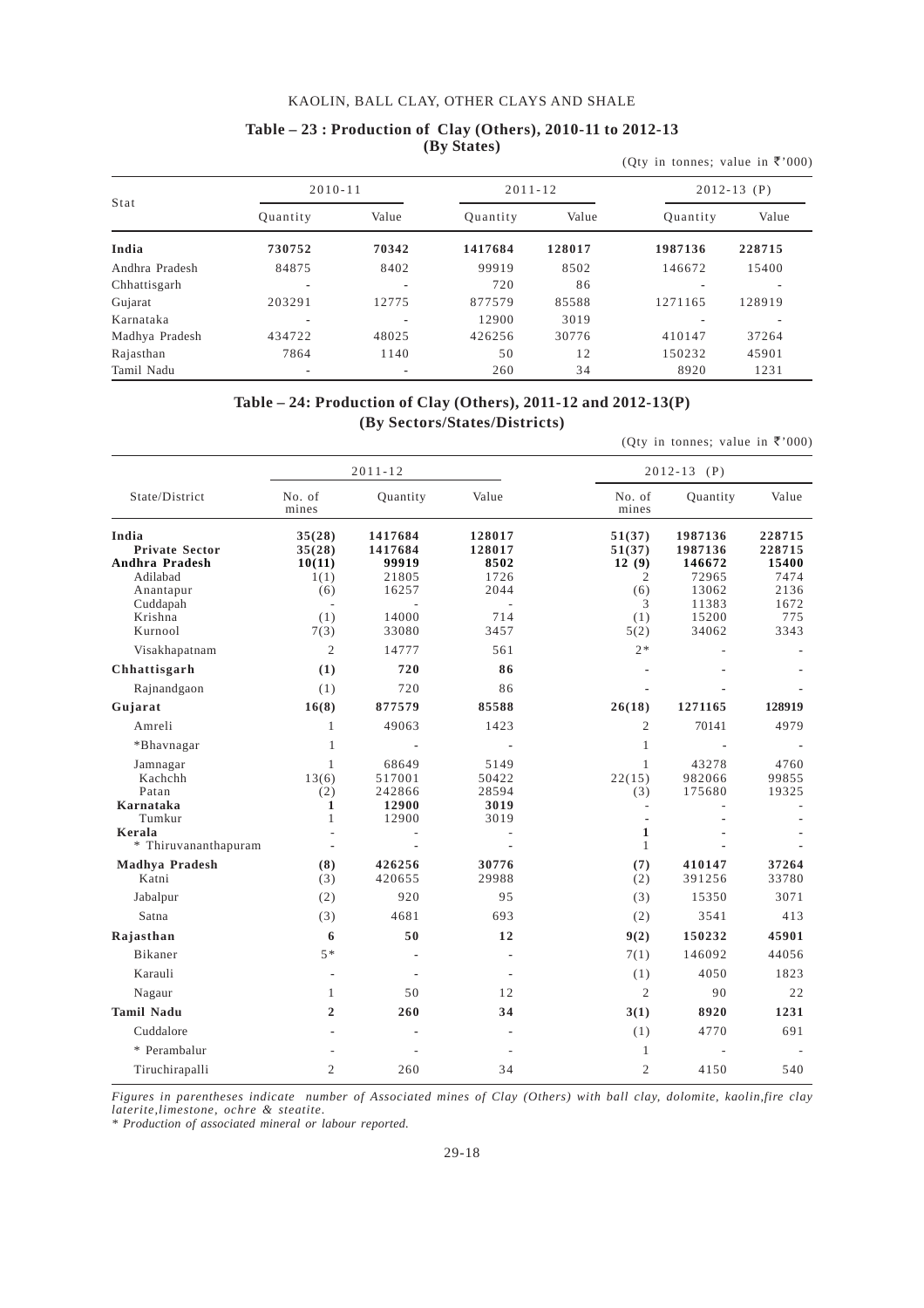|                     |             |              |                             |             |                                   |             |             | (Qty in tonnes)          |
|---------------------|-------------|--------------|-----------------------------|-------------|-----------------------------------|-------------|-------------|--------------------------|
| Production<br>group |             | No. of mines | Production for<br>the group |             | Percentage in total<br>production |             |             | Cumulative<br>percentage |
|                     | $2011 - 12$ | $2012 - 13$  | $2011 - 12$                 | $2012 - 13$ | $2011 - 12$                       | $2012 - 13$ | $2011 - 12$ | $2012 - 13$              |
| All Groups          | 35(28)      | 51(37)       | 1417684                     | 1987136     | 100.00                            | 100.00      |             |                          |
| Upto $5000$         | 21(20)      | 29(20)       | 49389                       | 66384       | 3.48                              | 3.34        | 3.48        | 3.34                     |
| 5001 to 10000       | 3(1)        | 3(3)         | 28320                       | 50261       | 2.00                              | 2.53        | 5.48        | 5.87                     |
| 10001 to 20000      | 5(1)        | 7(2)         | 83590                       | 137802      | 5.90                              | 6.93        | 11.38       | 12.80                    |
| 20001 to 30000      | (1)         | 1(2)         | 28240                       | 69665       | 1.99                              | 3.51        | 13.37       | 16.31                    |
| 30001 & above       | 6(5)        | 11(10)       | 1228145                     | 1663024     | 86.63                             | 83.69       | 100.00      | 100.00                   |

## **Table – 25 : Production of Clay (Others), 2011-12 and 2012-13 (P) (By Frequency Groups)**

*Figures in parentheses indicate number of Associated mines of Clay (Others) with Laterite, Lime Stone, Steatite & Ochre.*

## **Table – 26: Mine-head Stocks of Clay (Others), 2012-13 (P) (By States)**

(In tonnes)

| State<br>At the beginning of the year |        | At the end of the year |
|---------------------------------------|--------|------------------------|
| India                                 | 224376 | 250804                 |
| Andhra Pradesh                        | 42981  | 26633                  |
| Chhattisgarh                          | 1843   | $\blacksquare$         |
| Gujarat                               | 26774  | 106536                 |
| Karnataka                             | 6001   | 6001                   |
| Madhya Pradesh                        | 47334  | 72102                  |
| Rajasthan                             | 95497  | 34143                  |
| Tamil Nadu                            | 2313   | 3756                   |
| West Bengal                           | 1633   | 1633                   |

## **FOREIGN TRADE**

#### **Exports**

Exports of clay (others) increased to 22 thousand tonnes in 2012-13 from 17 thousand tonnes in 2011-12. Exports were mainly to Saudi Arabia (30%), Bangladesh (17%), Nepal (13%), Kenya (12%) and UAE (5%) (Table- 27).

#### **Imports**

Imports of clay (others) increased to 14,637 tonnes in 2012-13 from 13,013 tonnes in 2011-12. Ukraine (55%), China (21%) and USA (15%) were the main suppliers (Table - 28).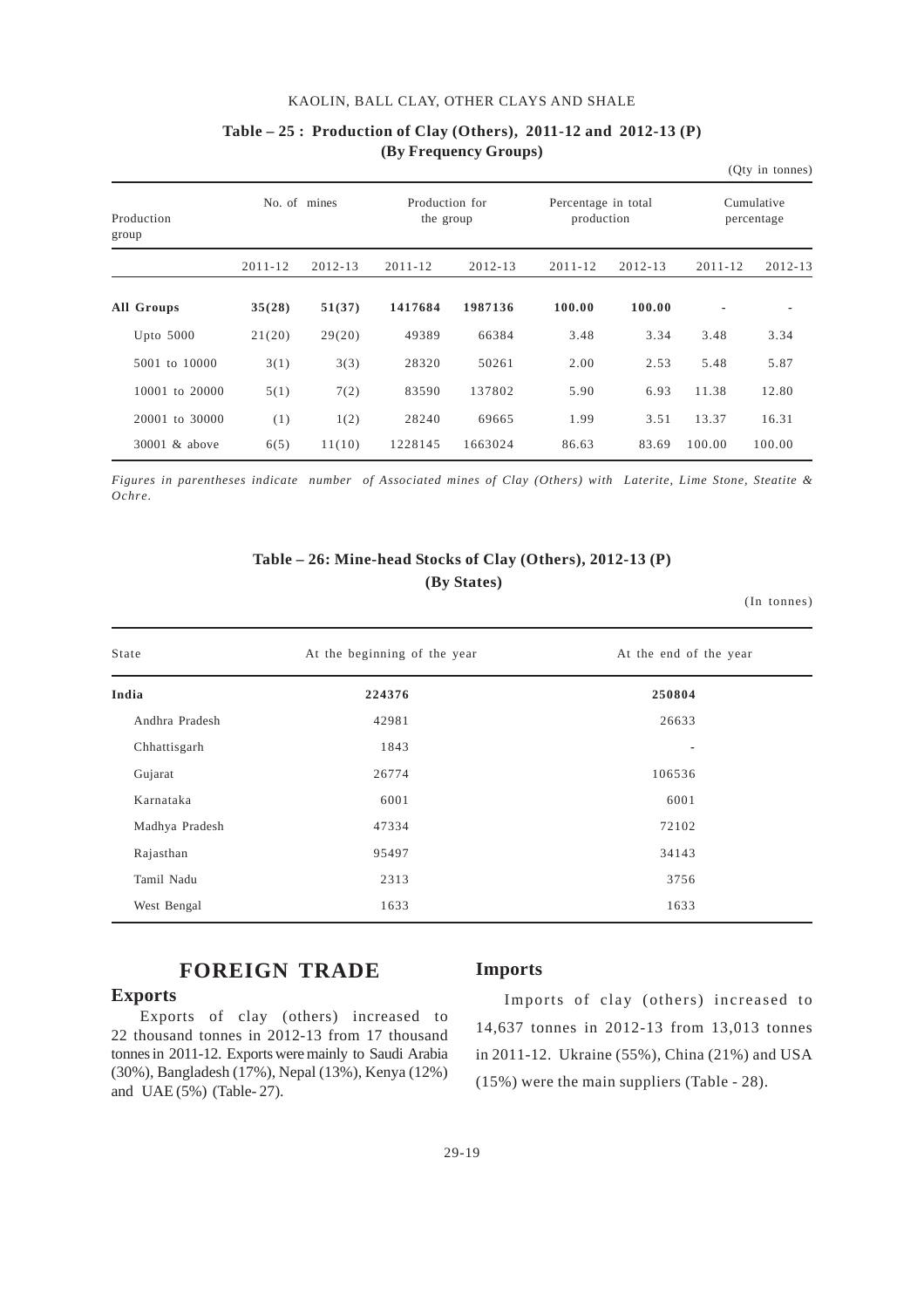|                      |            | $2011 - 12$         | $2012 - 13$ |                     |  |  |
|----------------------|------------|---------------------|-------------|---------------------|--|--|
| Country              | Qty<br>(t) | Value<br>$($ ₹'000) | Qty<br>(t)  | Value<br>$($ ₹'000) |  |  |
| <b>All Countries</b> | 16811      | 126294              | 22049       | 178899              |  |  |
| Saudi Arabia         | 1272       | 10828               | 6611        | 35104               |  |  |
| Kenya                | 1630       | 14719               | 2655        | 31593               |  |  |
| Bangladesh           | 5111       | 18285               | 3739        | 29483               |  |  |
| Nepal                | 1898       | 13378               | 2858        | 19414               |  |  |
| <b>UAE</b>           | 1184       | 9572                | 1112        | 8447                |  |  |
| Pakistan             | 807        | 12445               | 202         | 7978                |  |  |
| Sri Lanka            | 1277       | 9143                | 1072        | 7586                |  |  |
| Malaysia             | 624        | 2287                | 648         | 3951                |  |  |
| Iran                 | 25         | 116                 | 520         | 3611                |  |  |
| Spain                | 120        | 2166                | 150         | 3403                |  |  |
| Other countries      | 2863       | 33355               | 2482        | 28329               |  |  |

#### **Table – 27 : Exports of Clay (Others) (By Countries)**

## **Table – 28 : Imports of Clay (Others) (By Countries)**

|                      |                          | $2011 - 12$         | 2012-13        |                     |  |
|----------------------|--------------------------|---------------------|----------------|---------------------|--|
| Country              | Qty<br>(t)               | Value<br>$($ ₹'000) | Qty<br>(t)     | Value<br>$($ ₹'000) |  |
| <b>All Countries</b> | 13013                    | 144418              | 14637          | 194203              |  |
| <b>USA</b>           | 2169                     | 59727               | 2200           | 72548               |  |
| Ukraine              | 8000                     | 39776               | 7997           | 55210               |  |
| China                | 1336                     | 11551               | 3124           | 30721               |  |
| Spain                | 81                       | 4632                | 527            | 15638               |  |
| Germany              | 273                      | 6914                | 122            | 5592                |  |
| Thailand             | 45                       | 3720                | 149            | 3208                |  |
| Korea, Rep. of       | $\overline{\phantom{a}}$ |                     | 47             | 2714                |  |
| UK                   | 609                      | 8444                | 135            | 2466                |  |
| France               | 157                      | 3299                | 86             | 1937                |  |
| Japan                | 19                       | 257                 | $\overline{2}$ | 1597                |  |
| Other countries      | 324                      | 6098                | 248            | 2572                |  |

## **4. Shale**

Shale is a fine grained, clastic sedimentary rock comprised of mud that is a mixture of flakes of clay minerals and tiny fragments of minerals like quartz and calcite. The ratio of clay to other minerals is variable.

Shale which occurs with limestones as parting is rich in alumina content. Hitherto, shale was considered as implacable substance that reduced the quality of limestone due to presence of clay minerals. Now, with advancements and better knowledge, it is utilised as a source of alumina in cement making.

### **RESOURCES**

The resources of shale were placed at 15.9 million tonnes as on 1.4.2010, comprising 15.3 million tonnes reserves and 0.6 million tonnes remaining resources. All the estimated resources are located in Andhra Pradesh (Table - 29).

## **PRODUCTION & STOCKS**

Production of shale, primarily used in manufacturing of cement, at 3,048 thousand tonnes in 2012-13 decreased by 11% over the previous year. There were 6 reporting mines in both the year. About 97% of total production of shale was reported as an associated mineral by 23 limestone mines in 2012-13. Captive mines of cement plant contributed about 99% of total production in both the years.The share of public sector was only 1% in both the years.

 As regards to State-wise production, Himachal Pradesh contributed 50% of the total production of shale followed by Karnataka 18%, Madhya Pradesh 17%, Maharashtra 11% and Andhra Pradesh 4%.

 Mine-head stocks at the end of 2012-13 was 69 thousand tonnes in both the year.The average daily employment of labour in shale mines in 2012-13 was 30 as against 28 in the previous year.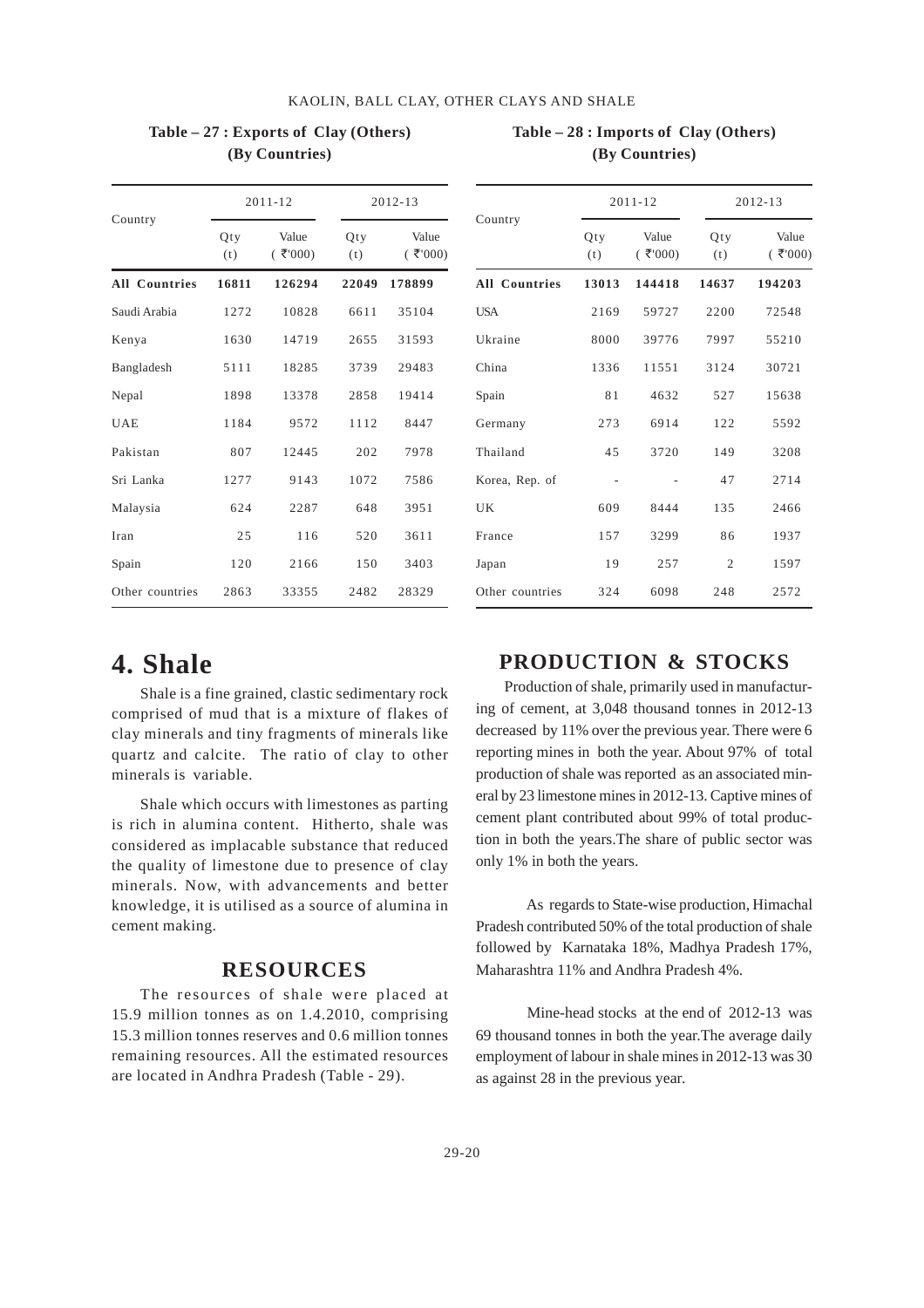|           |                  |                  |        | Reserves |              |                          |                 |        |                          | Remaining resources |                    |                          |              |                               |
|-----------|------------------|------------------|--------|----------|--------------|--------------------------|-----------------|--------|--------------------------|---------------------|--------------------|--------------------------|--------------|-------------------------------|
|           | Grade / State    | Proved<br>STD111 |        | Probable | Total<br>(A) | Feasibility<br>STD211    | Pre-feasibility |        | Measured<br>STD331       | Indicated<br>STD332 | Inferred<br>STD333 | Reconnaissance<br>STD334 | Total<br>(B) | Total<br>resources<br>$(A+B)$ |
|           |                  |                  | STD121 | STD122   |              |                          | STD221          | STD222 |                          |                     |                    |                          |              |                               |
|           | All India: Total | 14,992           | 76     | 263      | 15,331       | $\overline{\phantom{a}}$ | $\sim$          | 245    | $\overline{\phantom{a}}$ | $\sim$              | 252                | 83                       | 580          | 15,911                        |
| $29 - 21$ | By Grade         |                  |        |          |              |                          |                 |        |                          |                     |                    |                          |              |                               |
|           | All grades       | 14,992           | 76     | 263      | 15,331       | $\sim$                   | $\sim$          | 245    | $\sim$                   | $\sim$              | 252                | 83                       | 580          | 15,911                        |
|           | By State         |                  |        |          |              |                          |                 |        |                          |                     |                    |                          |              |                               |
|           |                  |                  |        |          |              |                          |                 |        |                          |                     |                    |                          |              |                               |
|           | Andhra Pradesh   | 14,992           | 76     | 263      | 15,331       | $\sim$                   | $\sim$          | 245    | $\sim$                   | $\sim$              | 252                | 83                       | 580          | 15,911                        |

## **Table – 29 : Reserves/Resources of Shale as on 1.4.2010(By Grades/States)**

*Figures rounded off.*

(In '000 tonnes)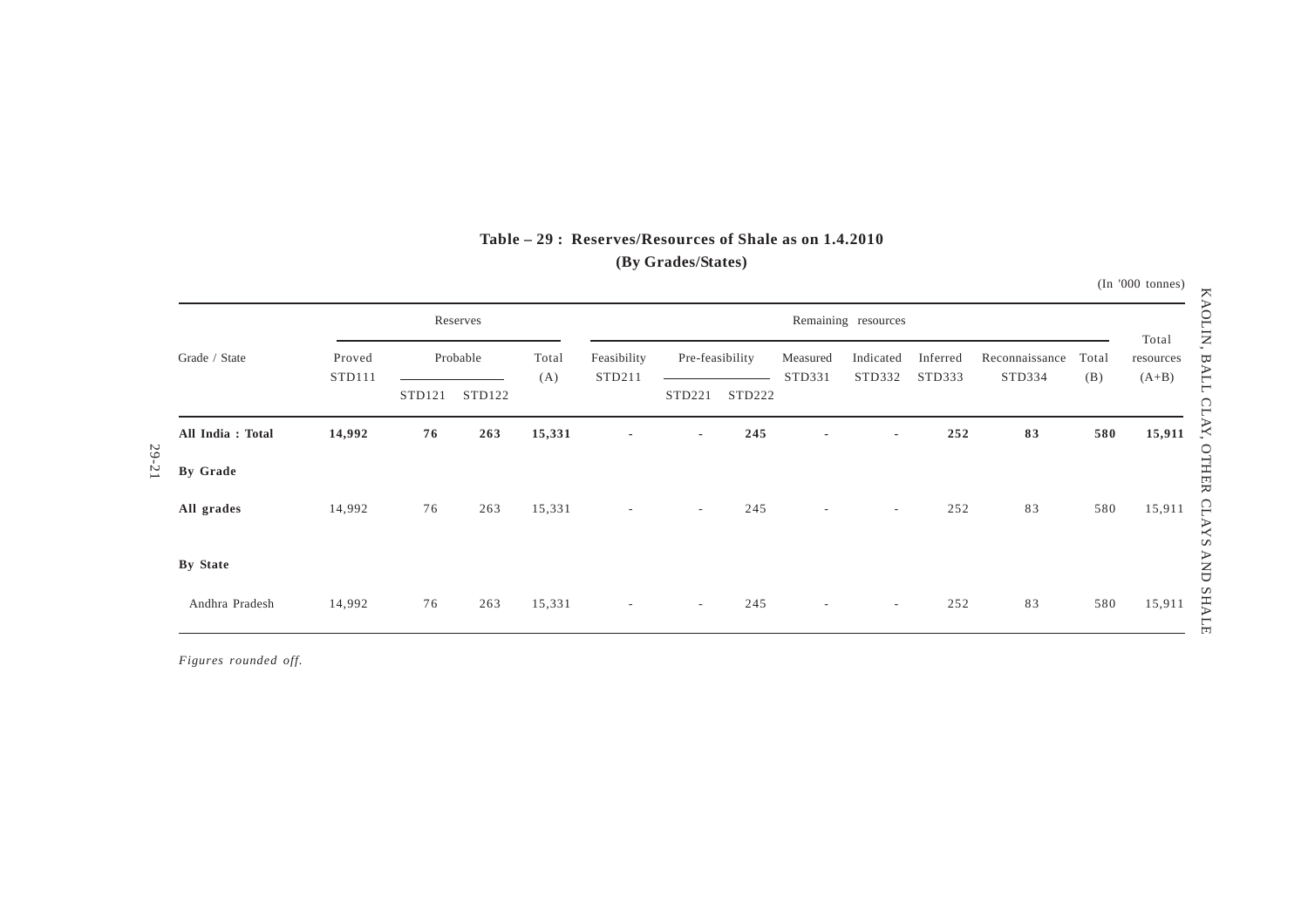|                              | Location of mine |                                    |
|------------------------------|------------------|------------------------------------|
| Name and address of producer | <b>State</b>     | District                           |
| *The ACC Ltd,                | Karnataka        | Gulbarga                           |
| Cement House                 | Himachal-        | Bilaspur                           |
| 121, Maharshi Karve Road,    | Pradesh          |                                    |
| Churchgate,                  | Maharashtra      | Yavatmal                           |
| Mumbai - 400 020             |                  |                                    |
| *Jaiprakash Associates Ltd,  | Madhya-          | Rewa                               |
| Sector-128,                  | Pradesh          |                                    |
| Noida-201 304,               |                  |                                    |
| Uttar Pradesh                |                  |                                    |
| *Ambuja Cements Ltd,         | Himachal-        | Solan                              |
| Elegant Business Park,       | Pradesh          |                                    |
| MIDC Cross Road B,           |                  |                                    |
| Off Andheri Kurla Road.      |                  |                                    |
| Andheri East,                |                  |                                    |
| Mumbai- 400 059              |                  |                                    |
| *Cement Corp. of India Ltd,  | Andhra-          | Ranga-<br>$\overline{\phantom{a}}$ |
| Core 5 Scope Complex 7       | Pradesh          | reddy                              |
| Lodhi Road,                  |                  |                                    |
| New Delhi -110 003           |                  |                                    |
| *Ultratech Cement Ltd,       | Maharashtra      | Chandrapur                         |
| Aditya Birla Cement,         |                  |                                    |
| S.K Ahire Marg, Worli,       |                  |                                    |
| Mumbai-400 030               |                  |                                    |

#### **Table – 30: Principal Producers of Shale, 2012-13**

*\* Producing as an associated mineral with limestone.*

## **Table – 31 : Production of Shale, 2010-11 to 2012-13 (By States)**

(Qty in tonnes; value in  $\overline{\tau}$ '000)

|                  | $2010 - 11$ |        |          | $2011 - 12$ | $2012 - 13$ (P) |        |  |
|------------------|-------------|--------|----------|-------------|-----------------|--------|--|
| State            | Quantity    | Value  | Quantity | Value       | Quantity        | Value  |  |
| India            | 3081622     | 103993 | 3439775  | 139066      | 3048568         | 155697 |  |
| Andhra Pradesh   | 123106      | 7941   | 115998   | 8833        | 124025          | 8789   |  |
| Himachal Pradesh | 1502873     | 55393  | 1535493  | 49648       | 1512507         | 69659  |  |
| Karnataka        | 559356      | 25710  | 825027   | 42901       | 546026          | 37749  |  |
| Madhya Pradesh   | 598912      | 5349   | 543481   | 6321        | 519551          | 5519   |  |
| Maharashtra      | 297375      | 9600   | 419776   | 31363       | 346459          | 3398   |  |